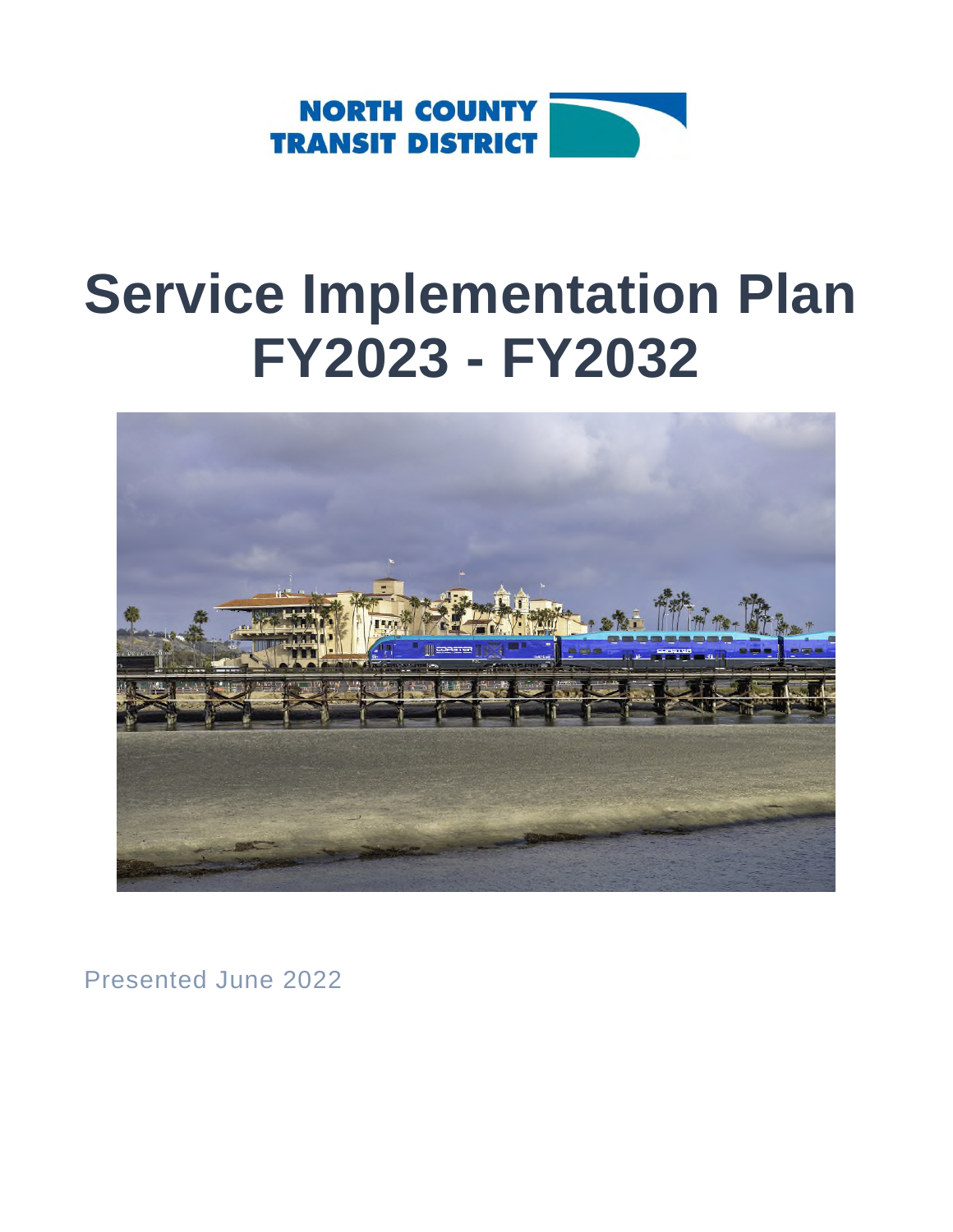# **TABLE OF CONTENTS**

| $\mathbf{L}$ |  |
|--------------|--|
| II.          |  |
| III.         |  |
| IV.          |  |
| $V_{\cdot}$  |  |
|              |  |
|              |  |
|              |  |
|              |  |
|              |  |
|              |  |
| VI.          |  |
| VII.         |  |
|              |  |

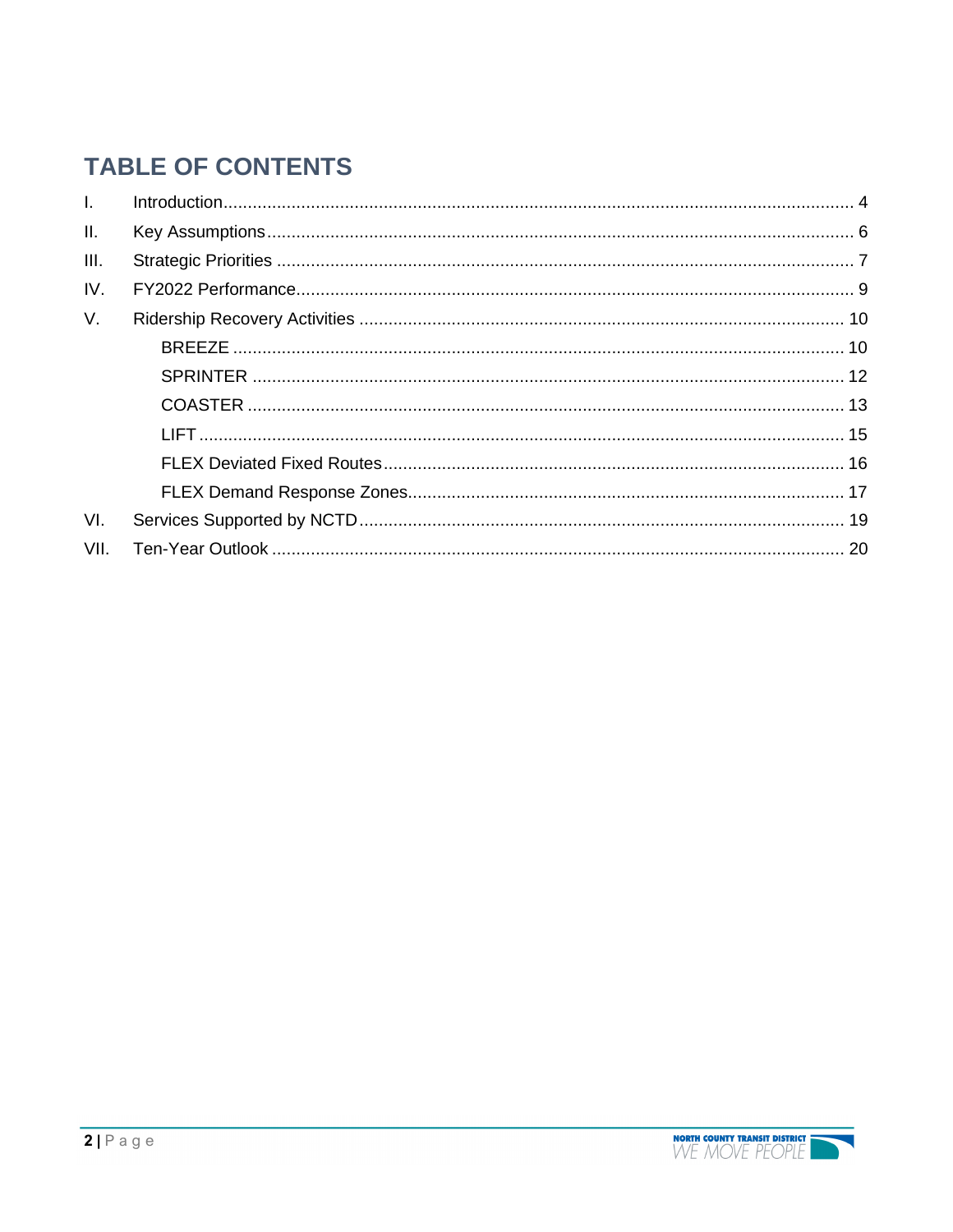# **LIST OF TABLES**

| Table 1. Ridership Recovery Comparison FY2022 Q2 YTD vs FY2019 Q2 YTD  4     |  |
|------------------------------------------------------------------------------|--|
|                                                                              |  |
|                                                                              |  |
|                                                                              |  |
|                                                                              |  |
|                                                                              |  |
|                                                                              |  |
|                                                                              |  |
|                                                                              |  |
|                                                                              |  |
|                                                                              |  |
|                                                                              |  |
|                                                                              |  |
|                                                                              |  |
| Table 15. FLEX Deviated Fixed Routes Operating Statistics FY2023 - FY2032 24 |  |
|                                                                              |  |

# **LIST OF FIGURES**

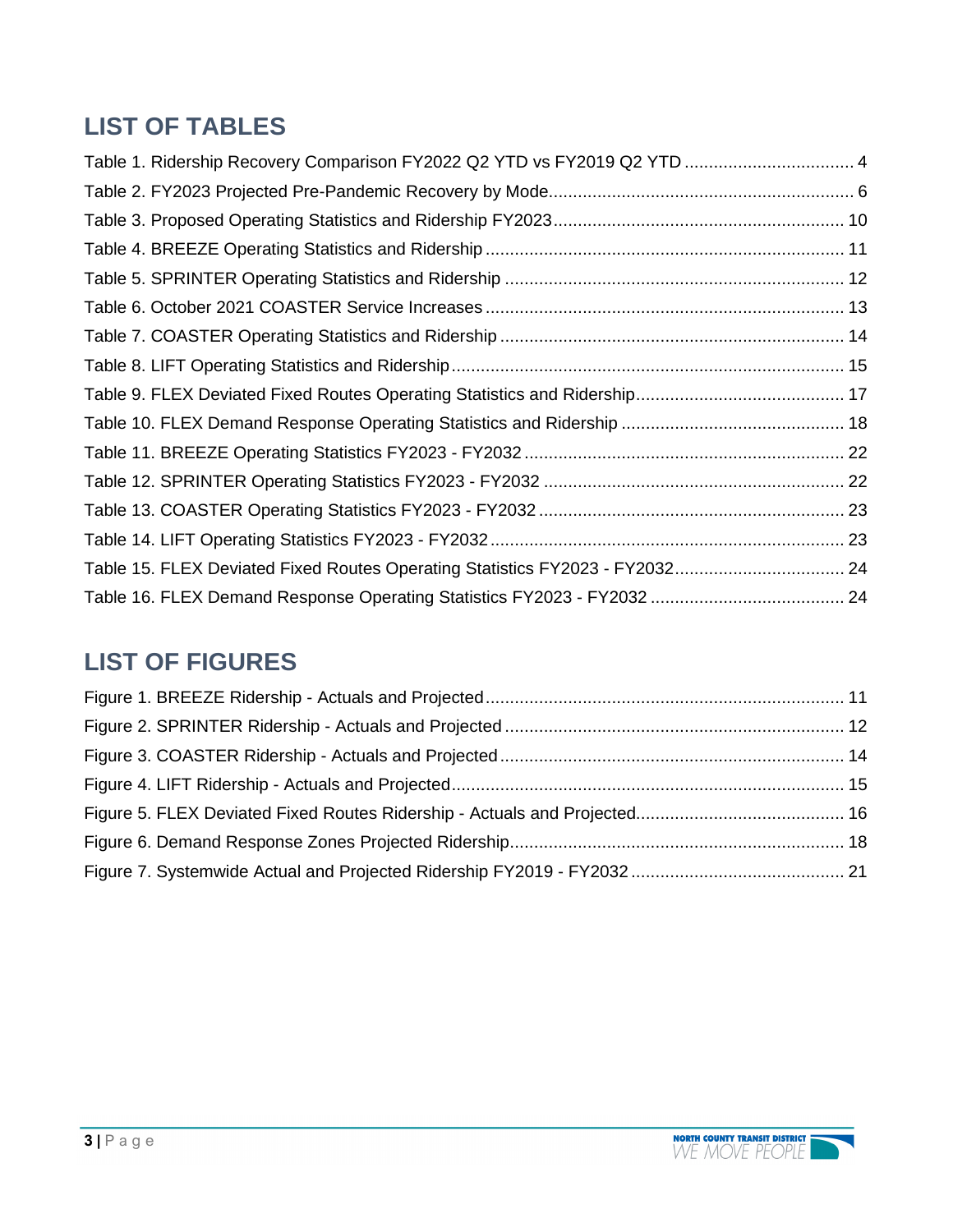### **I. INTRODUCTION**

The Service Implementation Plan (SIP) outlines North County Transit District's (NCTD, District) plans to provide multimodal transit services over the next ten (10) years. The SIP is a requirement under the Master Memorandum of Understanding (MOU) with the San Diego Association of Governments (SANDAG) and is used to inform NCTD's annual operating budget.

The SIP development process consists of the compilation and review of historic service levels, ridership, and studies that outline capital and operating investments for the District. Planning coordinates with Finance, Bus Operations, Rail Operations, and the Executive Director to review and develop the assumptions. Finance staff calculates the cost associated with the proposed services. The costs are then included in the proposed NCTD annual operating budget for Board approval.

COVID-19's negative impacts to service, customer revenue, and ridership are ongoing and have now spanned multiple fiscal years. On May 29, 2021, NCTD ended temporary weekday service reductions on the COASTER and restored its weekend service that had been suspended since late March 2020 due to the COVID-19 pandemic. NCTD was able to maintain pre-COVID employment levels based on federal funding that was provided to mitigate and support recovery from the impacts of COVID-19. However, in early FY2022, NCTD began to be impacted by the national labor shortage, which significantly impacted the District's ability to provide full scheduled service. This labor shortage, which has impacted transit agencies and other industries nationwide, led to cancelled trips primarily on its BREEZE fixed-route bus service. On April 3, 2022, NCTD reduced BREEZE service levels by approximately 10% due to the shortage of bus operators.

As of March 2022, year-to-date (YTD) systemwide ridership is at 53.9% of pre-pandemic levels, up from 42.9% in FY2021 and 27.5% in April 2020, the first full month of the pandemic. COASTER ridership recovery remains comparatively low at 37.2% due to changing commute patterns. However, due to an expanded schedule and increased weekend ridership, that figure is up from 11.6% in FY2021. Similarly, LIFT ridership remains at 41% of pre-pandemic ridership, up from 34% in FY2021. BREEZE, SPRINTER, and FLEX continue to see higher rates of recovery at 60.1%, 48.5%, and 74% respectively. National public transit ridership experienced similar trends as NCTD. **Table 1** compares Quarter 2 YTD ridership recovery by mode between NCTD, peer agencies, and national averages.

| Mode                               | Nationally <sup>1</sup> | Peer Agencies <sup>2</sup> | <b>NCTD</b> |
|------------------------------------|-------------------------|----------------------------|-------------|
| $Motorbus3$                        | 58.8%                   | 55.3%                      | 58.7%       |
| <b>Hybrid Rail</b>                 | 51.3%                   | 50.2%                      | 54.2%       |
| <b>Commuter Rail</b>               | 42.0%                   | 36.1%                      | 36.6%       |
| <b>Demand Response<sup>4</sup></b> | 66.4%                   | 68.4%                      | 41.0%       |

#### **Table 1. Ridership Recovery Comparison FY2022 Q2 YTD vs FY2019 Q2 YTD**



<sup>1</sup> Federal Transit Administration: https://www.transit.dot.gov/ntd/data-product/monthly-module-raw-data-release

<sup>&</sup>lt;sup>2</sup> Peer agencies based on demographic information and selected using the Urban Integrated National Transit Database system's peer selection module

<sup>3</sup> Motorbus, as defined by the FTA, includes BREEZE routes plus FLEX 371, 392, and 395

<sup>4</sup> Demand Response, as defined by the FTA, includes LIFT paratransit and FLEX 372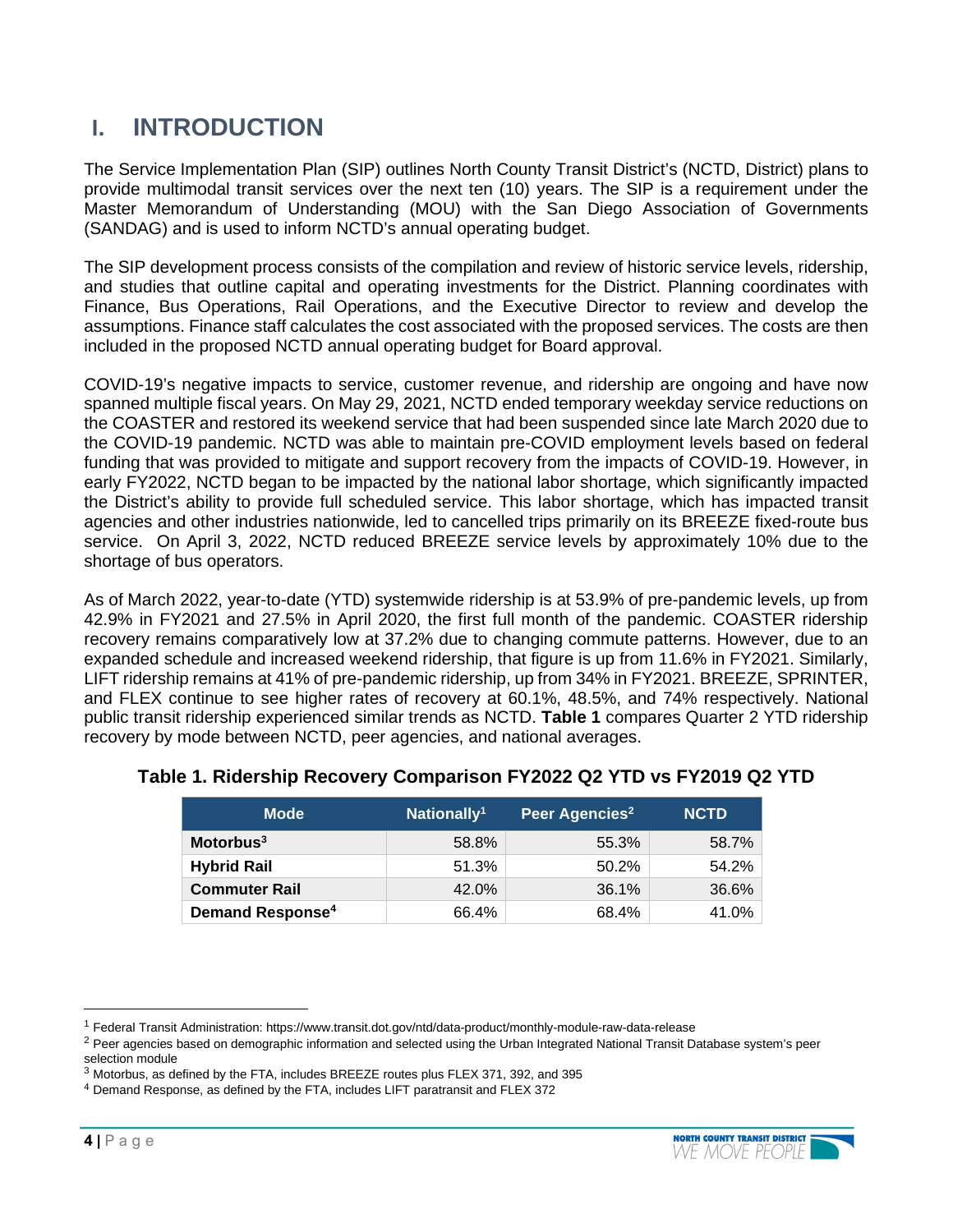San Diego County continues its gradual recovery from the COVID-19 pandemic. As of March 16, 2022, approximately 6.93 million COVID-19 vaccine doses had been administered in San Diego County with 82.1% of County residents (5 years or older) fully vaccinated and 55.3% of eligible residents boosted.<sup>5</sup> On June 15, 2021, the state of California ended its Stay Home Order and the County tier system. This change ended most restrictions and only continued limited restrictions related to masking, large events, and settings serving children and youth.<sup>6</sup> The state's recovery, however, has been disrupted by a third wave of infections due to the Delta variant in the summer of 2021 and a fourth wave of infections due to two Omicron variants in early 2022.

On January 29, 2021 (FY2021), the Center for Disease Control (CDC) issued an order that required face masks to be worn while traveling on public transportation and while at transportation hubs. In FY2022, the CDC's mask requirement was no longer active effective April 18, 2022 as a result of a federal court order.

Public transit agencies around the country are conducting passenger surveys to forecast ridership demand when COVID-19 restrictions ease. The Regional Transportation Authority (RTA) in Chicago determined that 80% of transit users who stopped riding during the pandemic plan on returning to the Chicago Transit Authority (CTA), Metra, and PACE; and 81% of Metrolink riders in Southern California said they were likely to ride again after the end of restrictions. Long-term implications for public transit may include higher levels of telecommuting and flexible work schedules. According to a 2021 True North Research study commissioned by SANDAG, 27% of businesses in the San Diego region offered a remote work option prior to the pandemic compared to 47% during the pandemic. The study anticipates 40% of businesses will continue to offer remote work options once the pandemic is over.<sup>7</sup>

Prior to the pandemic, NCTD was advancing major studies and initiatives to attract new passengers. The short-term and long-term impacts of COVID-19 require significant analysis and financial investment. NCTD will need to proactively engage businesses, residents, and commuters over a 12 to 24-month period after the nation begins to re-open.

In response to the uncertainties of COVID-19, NCTD launched a market research and analysis project in October 2021, which is intended to provide a detailed understanding of post-COVID-19 market trends, possible outcomes, and potential new service delivery models and technologies in order to properly inform key business decisions over the next three to five years. The market research and analysis project includes the following work effort:

- **Strategic Scenario Planning**: Develop key scenarios based on mobility trends and local market insights to support mobility innovation post-COVID-19.
- **Human**-**Centered Design and Research**: Identify key profiles in the NCTD market and conduct human-centered research to support customers' post-COVID-19 needs and travel behaviors.
- **Modeling and Impact Analysis**: Rapidly and iteratively evaluate and test the impact of proposed NCTD initiatives, regional policies, and scenario dependencies.

<sup>7</sup> True North Research, *Remote Work Policies and Practices, Surveys of Businesses and Employees in the San Diego Region*, 22



<sup>5</sup> County of San Diego Health and Human Services Agency.

https://sdcounty.maps.arcgis.com/apps/dashboards/c0f4b16356b840478dfdd50d1630ff2a

<sup>&</sup>lt;sup>6</sup> State of California Executive Order N-07-21. https://www.gov.ca.gov/wp-content/uploads/2021/06/6.11.21-EO-N-07-21-signed.pdf; State of California Executive Order N-08-21. https://www.gov.ca.gov/wp-content/uploads/2021/06/6.11.21-EO-N-08-21-signed.pdf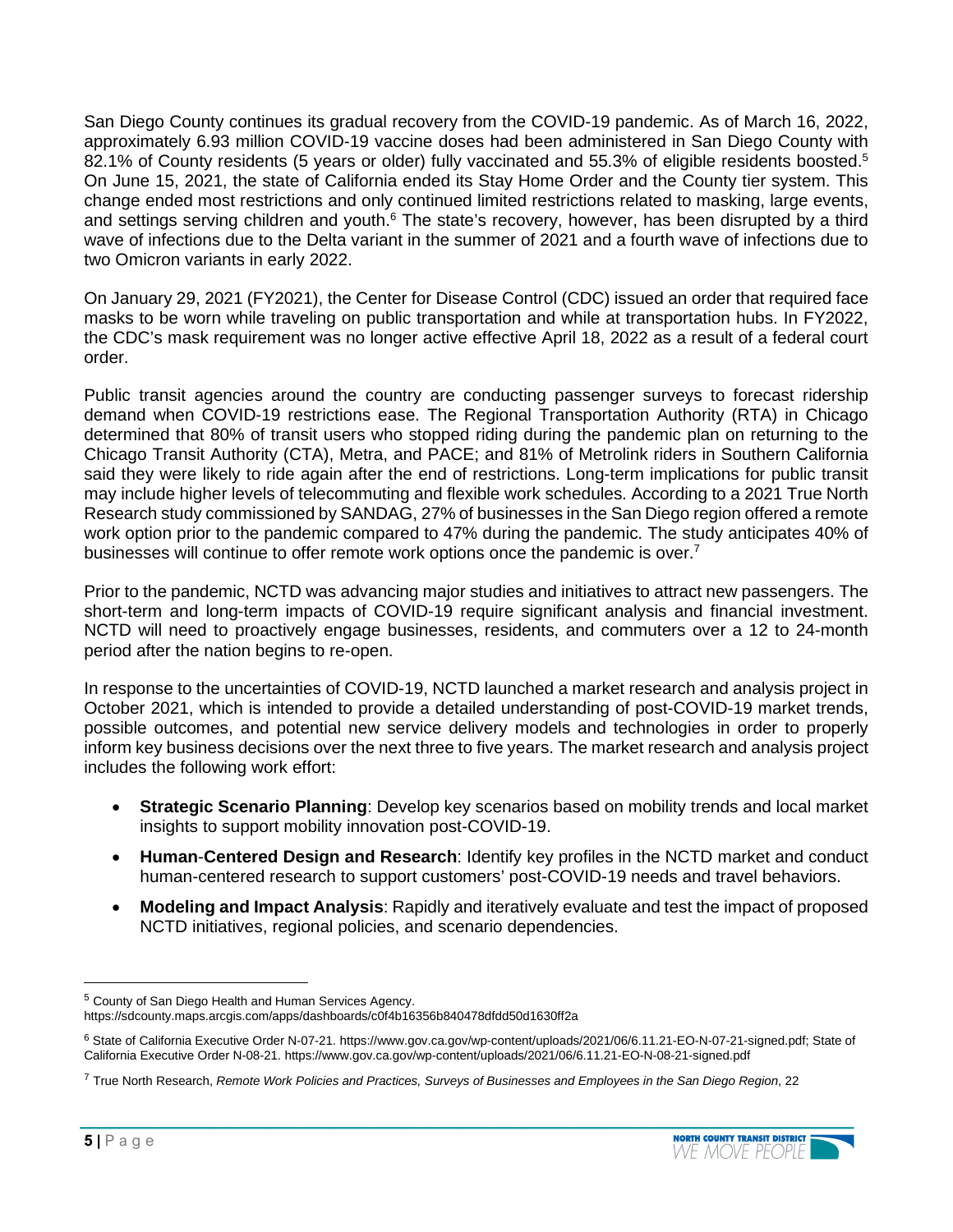**Strategy, Roadmap, and Implementation Plan**: Define key initiatives and "no-regret" moves post-COVID-19 to support NCTD in executing its strategy over the next three to five years.

This work effort will provide NCTD with valuable quantitative and qualitative data that is necessary to make informed decisions about the post-COVID-19 environment. This market research will serve as a key component of NCTD's efforts to recover and grow ridership across the system.

# **II. KEY ASSUMPTIONS**

NCTD used conservative estimates to forecast ridership. The conservative projection is consistent with Board Policy No. 17 - *Budget Development*, which requires staff to conservatively estimate revenues and expenses. The conservative forecast allows NCTD to stress test and confirm that the budget for FY2023 will be balanced under the assumed worst-case scenario.

Ridership estimates for this year's SIP were based on observed ridership trends on a mode-specific level to reflect the unique factors that impact each mode to varying degrees. These influences may include factors such as in-person schooling, commute patterns, and labor availability, among others. **Table 2** summarizes NCTD's recovery projections relative to a FY2019 baseline.

| <b>Mode</b>                | Q <sub>2</sub> | Q <sub>4</sub> |
|----------------------------|----------------|----------------|
| <b>BREEZE</b>              | 60%            | 65%            |
| <b>SPRINTER</b>            | 65%            | 70%            |
| <b>COASTER<sup>8</sup></b> | 55%            | 60%            |
| <b>LIFT</b>                | 60%            | 60%            |
| <b>FLEX</b>                | 60%            | 60%            |
| <b>Systemwide</b>          | 60%            | 63%            |

#### **Table 2. FY2023 Projected Pre-Pandemic Recovery by Mode**

Accordingly, the FY2023 forecasts remain below FY2019 and FY2020 ridership. The conservative projection is consistent with Board Policy 17 - Budget Development, which requires staff to conservatively estimate revenues. The conservative forecast allows NCTD to stress test and confirm that the budget for FY2023 will be balanced under the assumed worst-case scenario. NCTD plans to conduct targeted surveys over the next fiscal year which in combination with business intelligence, will provide more targeted assumptions for post-pandemic ridership. This information will support the development FY2024 SIP and future years.



<sup>&</sup>lt;sup>8</sup> COASTER recovery is based on service expansion schedule.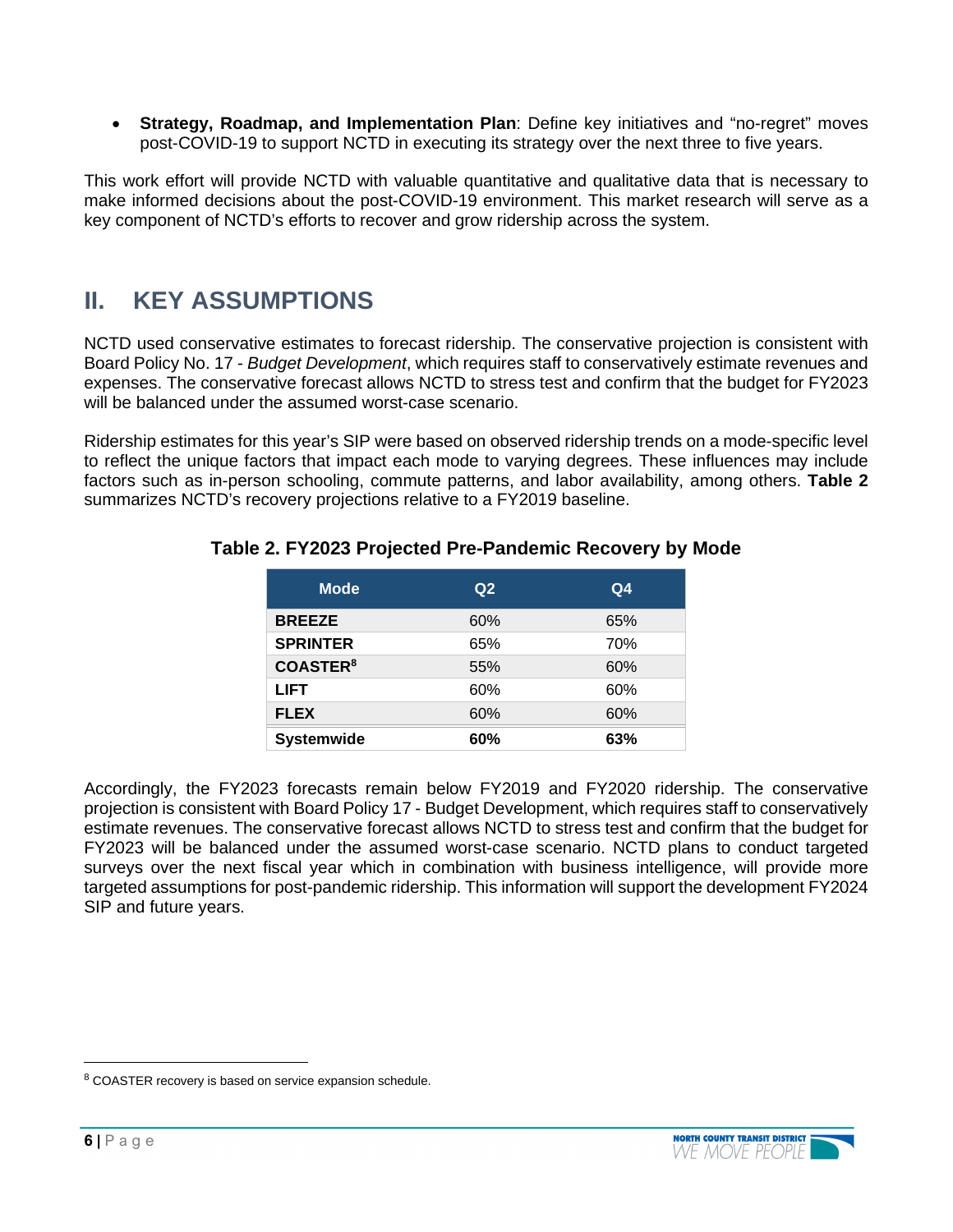# **III. STRATEGIC PRIORITIES**

The FY2023 budget has been developed to support strategic investments that can be implemented over five and ten-year periods that will increase ridership, increase customer revenues, support the Zero Delay program, and address state of good repair and capital priority needs. NCTD's Zero Delay program promotes important initiatives such as improving service quality and frequency, modernizing revenue vehicles, enhancing the customer service experience, and supporting transit-oriented development. Key strategic service priorities that are relevant to the ten-year horizon of the Service Implementation Plan include:

- Implement 30-minute frequencies on the COASTER
- Implement 15-minute frequencies on the SPRINTER
- Implement improved BREEZE bus service frequencies
- Implement new first/last-mile services

NCTD has advanced and is currently advancing a series of studies that will result in transformative capital and operating investments. These studies, which are outlined below, provide a path forward for NCTD's operations, and provide a framework for regional operations on the Los Angeles-San Diego-San Luis Obispo (LOSSAN) Corridor. These studies build upon those completed in previous fiscal years. These strategic planning efforts include:

- *Market Research and Analysis of Post-COVID-19 Trends:* In late 2021, NCTD kicked off a robust study that combines quantitative and qualitative information to properly inform key business decisions over the next three to five years. This work effort will include strategic scenario planning to identify key scenarios based on mobility trends and local market insights post COVID-19; conduct human-centered design and research to support customers' needs and travel behaviors; and modeling and impact analysis of proposed initiatives and policies. Ultimately, this work effort will result in a defined strategy, roadmap, and implementation plan for the District over the next three-to-five years.
- *BREEZE Speed and Reliability Study***:** The BREEZE Speed and Reliability Study will build upon the work conducted by the SMTIP by developing a phased infrastructure and technology implementation plan that will support improved BREEZE bus speed and reliability for ten highpriority BREEZE routes and their associated corridors. The completion of this plan and phased implementation will support NCTD's ambitious 5-Year Plan to increase frequency on its core BREEZE bus network to provide fast, frequent, and reliable service on its highest ridership routes combined with shifting lower ridership routes to on-demand service.
- *SPRINTER Corridor 15-Minute Headways Project Study Report***:** In 2020, NCTD advanced an evaluation of strategic infrastructure investments along the SPRINTER corridor that would enable NCTD to improve service levels from 30-minute frequencies to 15-minute frequencies. This conceptual study indicated that approximately 9.5 miles of additional double track is needed to achieve this frequency improvement. Based upon this modeling exercise, NCTD has advanced a Project Study Report (PSR) to build upon the study and identify critical phasing for SPRINTER infrastructure investments. The PSR is anticipated to be complete in early FY2023 and will advance the project to 5% design.

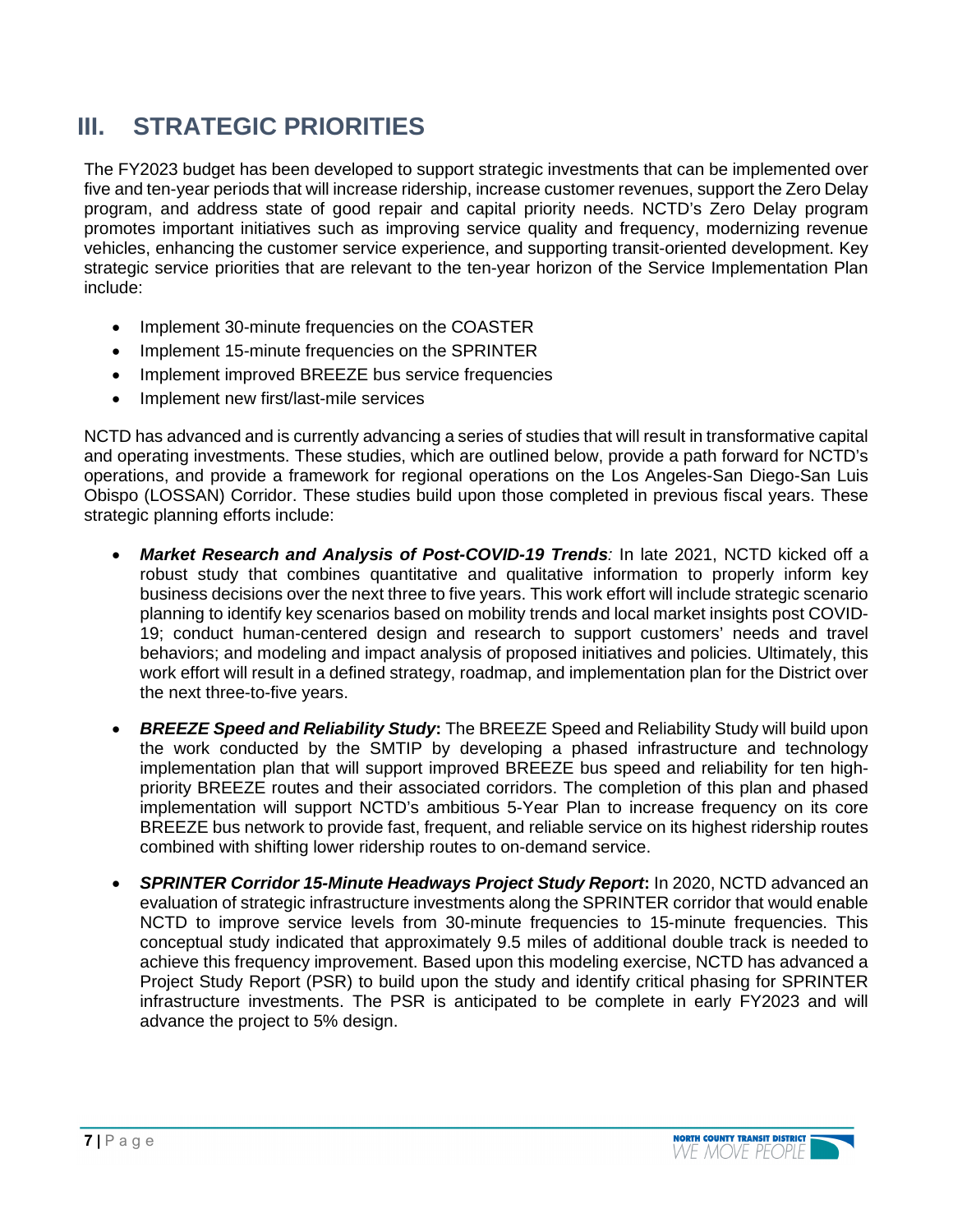Other completed studies that help to inform the SIP include the following:

- *LOSSAN Corridor Optimization Study:* The LOSSAN Optimization Study was completed in December 2021 and provides operating concepts for the corridor across a 10-year planning timeframe, including near-term (2022), mid-term (2024), and long-term (2028) operating plans. The study envisions new passenger service operating concepts in which trains operate on pulse schedules, providing regular, reliable, and intuitive connections between different service tiers. In San Diego specifically, this optimized corridor provides a dependable framework for connecting transit services at several Mobility Hubs throughout the region and streamlines connectivity to Orange and Los Angeles Counties. Building upon this effort, NCTD completed the COASTER Operating and Financial Plan in FY2022, which provided a phased operations roadmap for expanded COASTER service to 30 and 42 trips per day. In coordination with LOSSAN, NCTD and LOSSAN implemented the near-term pulse schedule on October 25, 2021.
- *NCTD and BNSF Freight Pathing and Passenger Service Extension Study***:** In connection to the LOSSAN Corridor Optimization Study, BNSF and NCTD advanced a study to evaluate how capacity on the San Diego Subdivision can be improved to accommodate greater passenger and freight service levels. The study specifically evaluated freight pathing between Control Point (CP) Atwood and the Port of San Diego and passenger service extensions south of downtown San Diego to the Convention Center and National City. As a mid-term (2025) concept, NCTD plans to extend COASTER services to San Diego's Convention Center and Amtrak's Pacific Surfliner service may operate south of Santa Fe Depot to a new maintenance facility. NCTD and BNSF will continue to build upon this study in FY2023 to evaluate key opportunities for grade crossing and grade separation improvements that will complement greater train activity in the downtown San Diego area.
- *Strategic Multimodal Transit Implementation Plan (SMTIP)***:** The SMTIP was completed in FY2022 and is a ten-year strategic plan that identifies service and capital improvements that will support NCTD's efforts to provide high-quality transit services, including the expansion of microtransit service and investment in key BREEZE corridors. This study utilized high-quality data in the form of location-based cell phone data and robust public outreach.

NCTD staff began incorporating the phasing and implementation recommendations associated with these completed plans in the FY2022 SIP. These critical studies along with significant market analysis that will be funded in the FY2022 budget will support the development of an updated 10-Year Plan for the District that achieves the goals established in the 5-Year Plan.

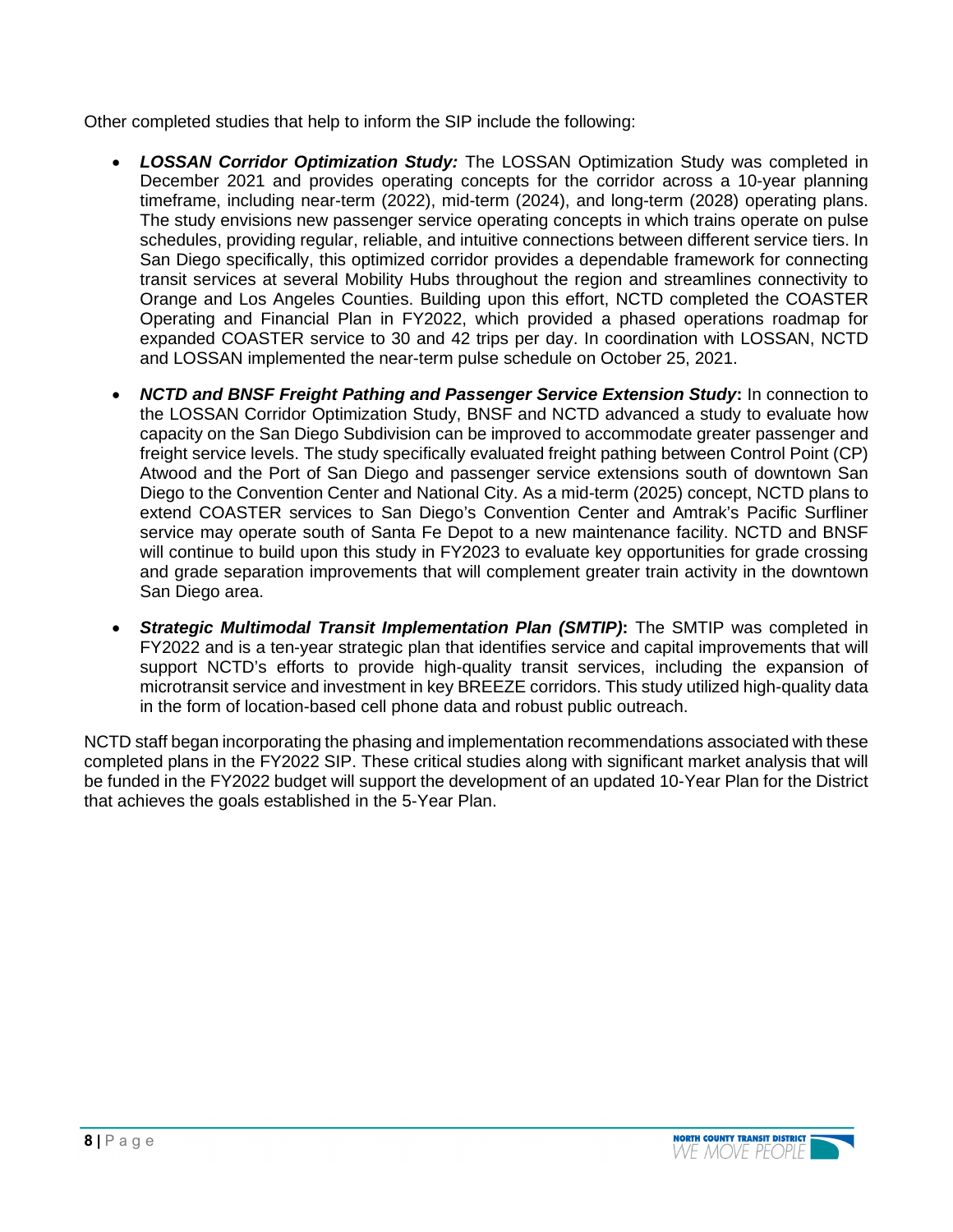# **IV. FY2022 PERFORMANCE**

With each budget cycle, the key transit operations budget metrics are adjusted to reflect actual performance compared to budgeted assumptions. **Appendix A** provides historical performance information about NCTD's services and performance analysis to support the development of the SIP. FY2023 projections are comprised of actual hours, miles, and ridership from July 2021 through March 2022.

The FY2022 SIP was developed in the spring of 2021 during the early weeks of COVID-19 and before the impacts of the pandemic were fully known. At that time, NCTD projected ridership to remain 75% below baseline figures and then recover to below 10% of pre-pandemic norms in the second half of FY2021 based on information that assumed a recovery by mid-2020. NCTD planned to increase the number of COASTER trips, implement new FLEX Demand Response service, and discontinue FLEX Routes 372, 392 and 395 in FY2021. As the pandemic progressed through the remainder of 2020 and into 2021, NCTD paused service enhancements and eliminations except for maintaining temporary reduction of COASTER trips. Full COASTER service was restored in May 2021, and further expanded in October 2021.

When the FY2022 SIP projections were developed, the effects of the national labor shortage had not fully materialized. NCTD began to experience operator staffing constraints in April 2021, which led to varying degrees of service cancellations on NCTD's BREEZE service throughout FY2022. NCTD implemented various measures to attract and retain its BREEZE operator workforce, including increased wages, signon bonuses, and performance-based incentives.

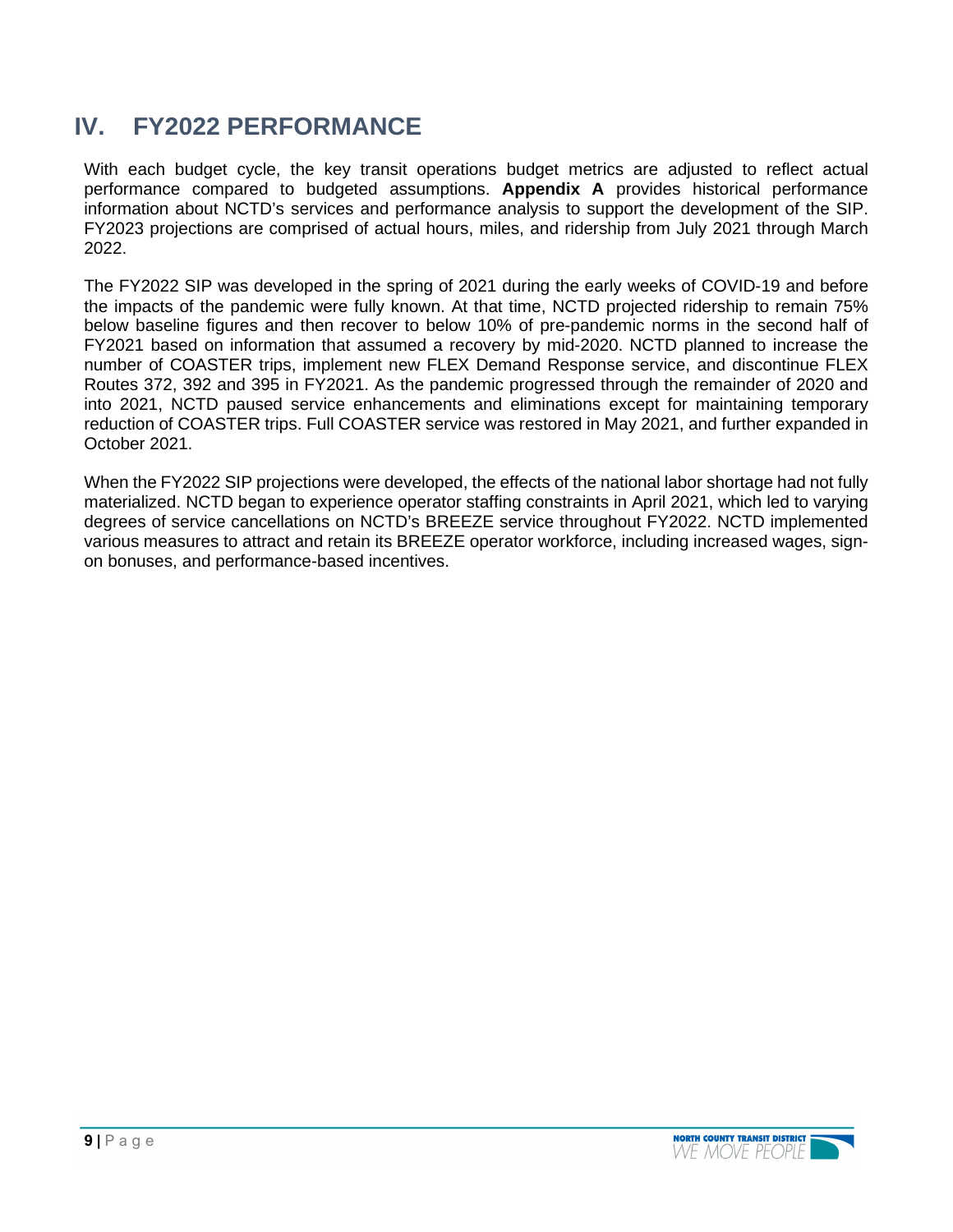# **V. RIDERSHIP RECOVERY ACTIVITIES**

NCTD is advancing and exploring additional initiatives to attract new customers as the negative impacts from COVID-19 ease. NCTD plans to launch micro-transit service in Carlsbad and San Marcos in FY2023 to serve as a critical first/last mile connection to higher-frequency corridors. The FY2023 service levels and ridership forecasts by mode are summarized in **Table 3** below.

| <b>Mode</b>                   | <b>Vehicle</b><br><b>Revenue</b><br><b>Miles</b> | <b>Total</b><br><b>Miles</b> | <b>Vehicle</b><br><b>Revenue</b><br><b>Hours</b> | Total<br><b>Hours</b> | <b>Ridership</b> |
|-------------------------------|--------------------------------------------------|------------------------------|--------------------------------------------------|-----------------------|------------------|
| <b>BREEZE</b>                 | 5,044,988                                        | 5,691,100                    | 410,066                                          | 442.011               | 4,001,104        |
| <b>SPRINTER</b>               | 519,924                                          | 523,122                      | 23,627                                           | 23,772                | 1,635,632        |
| <b>COASTER</b>                | 418,234                                          | 441,830                      | 12,837                                           | 14,036                | 804,219          |
| <b>LIFT</b>                   | 963,464                                          | 1,142,086                    | 56,873                                           | 70,513                | 102,132          |
| <b>FLEX - Deviated Fixed</b>  | 314,245                                          | 327,932                      | 16,948                                           | 17,731                | 19,561           |
| <b>FLEX - Demand Response</b> | 425,608                                          | 477,577                      | 32,739                                           | 35,267                | 107,542          |
| <b>Systemwide</b>             | 7,686,462                                        | 8,601,284                    | 553,090                                          | 603,222               | 6,670,190        |

**Table 3. Proposed Operating Statistics and Ridership FY2023** 

### **BREEZE**

NCTD began to experience operator staffing constraints in April 2021, which led to varying degrees of service cancellations on NCTD's BREEZE service throughout FY2022. As a result of the operator shortage, NCTD had to temporarily reduce peak frequencies on several BREEZE routes effective April 3, 2022. This measure is considered temporary and was implemented to allow NCTD to communicate service cancellations in advance to its customers. NCTD is actively working with its service Contractor to hire and retain operators so that service can be restored. For the purposes of the FY2023 SIP, NCTD has assumed that this reduced BREEZE service will be in place through Q1 of FY2023 (July through September 2022). NCTD continues to work closely with MV Transportation to improve operator staffing levels in an effort to restore service. NCTD staff will provide updates to the Board at regular intervals on this progress.

In FY2023, NCTD will reclassify BREEZE routes with school tripper deviations as Supplemental Routes and assign them to a new 600-numbering series. These routes include: 304, 308, 309, 332, 334, and 445. The changes are expected to improve communication with riders and parents and simplify internal operations and tracking functions. This change will be complemented by the region's Youth Opportunity Pass pilot program, which provides free transit in San Diego County for youth ages 18 and under through June 30, 2023.

For FY2023, NCTD is projecting BREEZE ridership to recover to 60% of FY2019 levels in the first half of the fiscal year and 65% of FY2019 levels in the second half of the fiscal year. **Figure 1** shows BREEZE actual ridership for FY2019 through FY2021 and projected ridership for FY2022 and FY2023.

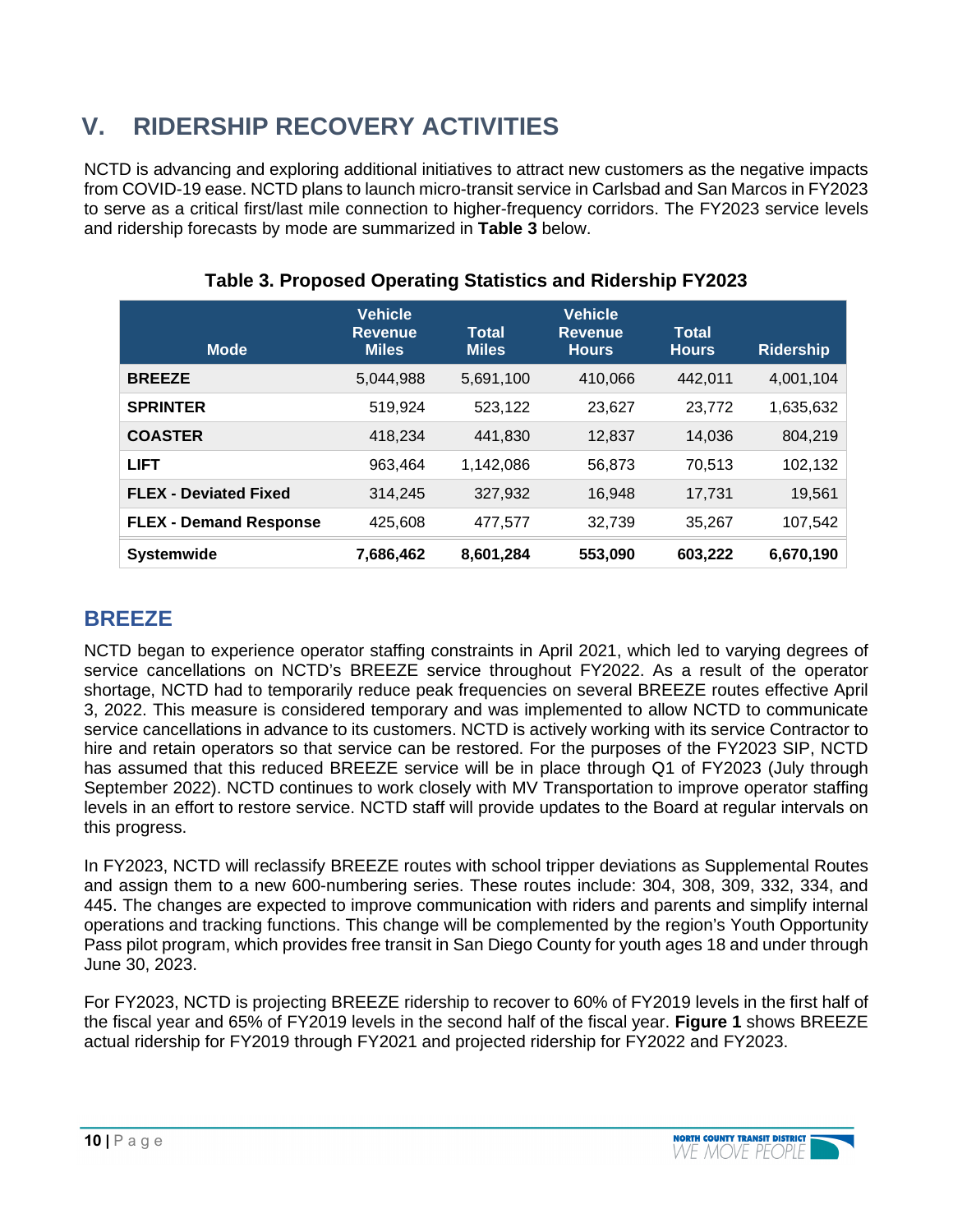

**Figure 1. BREEZE Ridership - Actuals and Projected** 

**Table 4** compares the BREEZE FY2023 proposed statistics to the FY2021 Actuals and to the FY2022 Projected. BREEZE hours and miles in FY2023 are based on scheduled daily service and applied to the number of weekdays, Saturdays, and Sundays. Ridership is expected to increase by 4.8% from FY2022 to FY2023.

| <b>BREEZE</b>              | <b>FY2021</b><br><b>Actuals</b> | <b>FY2022</b><br><b>Actuals</b><br>& Projected | <b>FY2023</b><br><b>Proposed</b> | <b>Change from</b><br><b>FY2021 to</b><br><b>FY2023</b> | <b>Change from</b><br><b>FY2022 to</b><br><b>FY2023</b> |
|----------------------------|---------------------------------|------------------------------------------------|----------------------------------|---------------------------------------------------------|---------------------------------------------------------|
| <b>Total Ridership</b>     | 2,990,643                       | 3,807,840                                      | 4,001,104                        | 25.3%                                                   | 4.8%                                                    |
| <b>Total Revenue Miles</b> | 5,056,999                       | 5,064,620                                      | 5,044,988                        | $-0.2%$                                                 | $-0.4%$                                                 |
| <b>Total Miles</b>         | 5,703,626                       | 5,659,794                                      | 5,691,100                        | $-0.2%$                                                 | 0.6%                                                    |
| <b>Total Revenue Hours</b> | 420.426                         | 418,816                                        | 410.066                          | $-2.5%$                                                 | $-2.1%$                                                 |
| <b>Total Hours</b>         | 452,855                         | 476,989                                        | 442,011                          | $-2.5%$                                                 | $-7.9%$                                                 |

#### **Table 4. BREEZE Operating Statistics and Ridership**

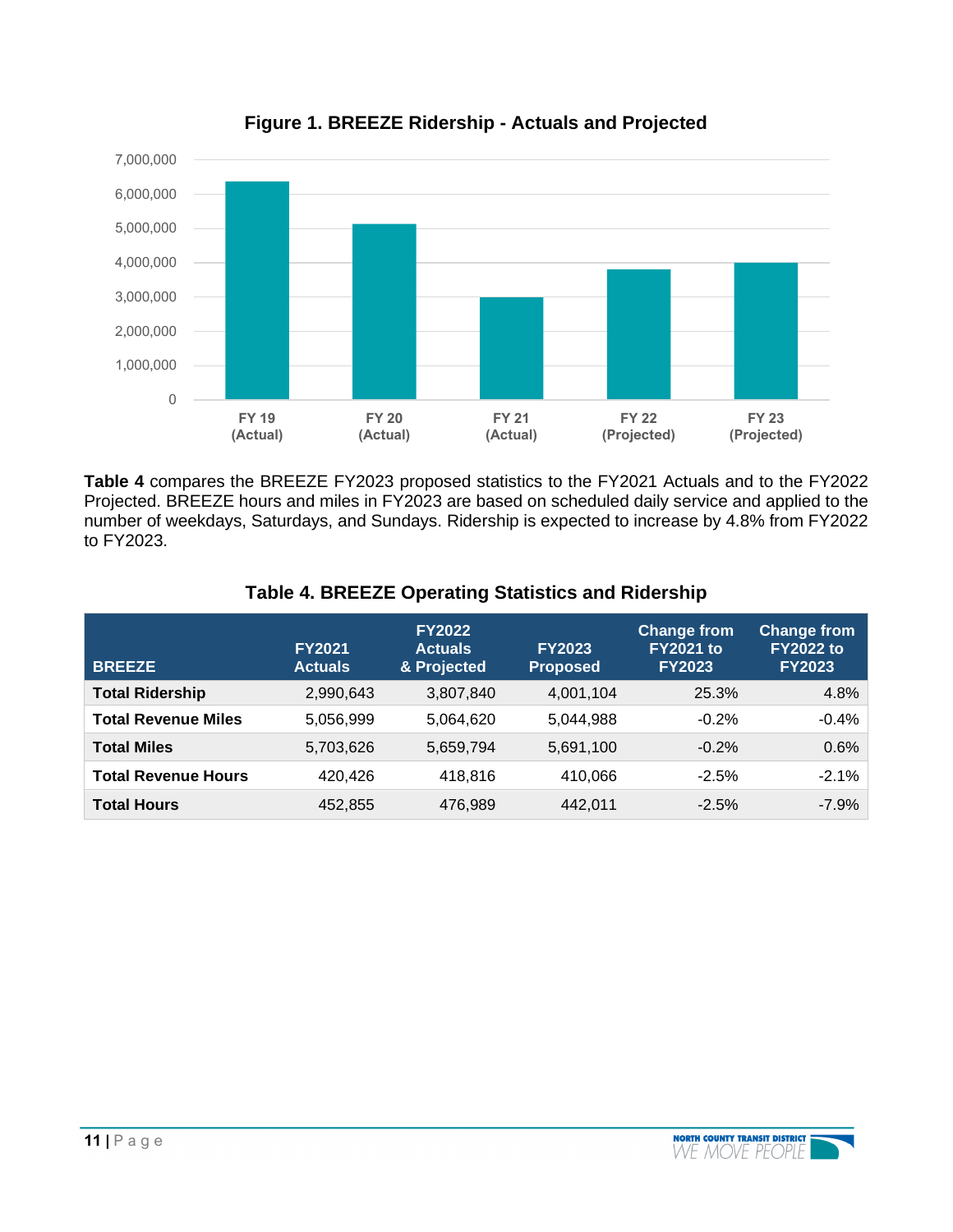### **SPRINTER**

No SPRINTER service changes are proposed for FY2023. All hours and miles are based upon scheduled daily service and applied to the number of weekdays, Saturdays, and Sundays in FY2023. SPRINTER provides direct service to Cal State San Marcos and Palomar College. Student ridership is expected to return in FY2023 as schools return to in-person learning in the Fall. In FY2023, NCTD projects SPRINTER ridership to recover to 65% of FY2019 levels in the first half of the fiscal year and to 70% of FY2019 levels in the second half of the fiscal year.

**Figure 2** shows SPRINTER actual ridership for FY2019 through FY2021 and projected ridership for FY2022 and FY2023. **Table 5** compares the SPRINTER FY2023 proposed statistics to the FY2021 Actuals and to the FY2022 Projected. Ridership is expected to grow by 21.6% from FY2022 to FY2023 and service levels will remain relatively unchanged.



#### **Figure 2. SPRINTER Ridership - Actuals and Projected**

#### **Table 5. SPRINTER Operating Statistics and Ridership**

| <b>SPRINTER</b>            | <b>FY2021</b><br><b>Actuals</b> | <b>FY2022</b><br><b>Actuals</b><br>& Projected | <b>FY2023</b><br><b>Proposed</b> | <b>Change from</b><br><b>FY2021 to</b><br><b>FY2023</b> | <b>Change from</b><br><b>FY2022 to</b><br><b>FY2023</b> |
|----------------------------|---------------------------------|------------------------------------------------|----------------------------------|---------------------------------------------------------|---------------------------------------------------------|
| <b>Total Ridership</b>     | 1,225,435                       | 1,282,724                                      | 1,635,632                        | 25.1%                                                   | 21.6%                                                   |
| <b>Total Revenue Miles</b> | 516,818                         | 517.471                                        | 519.924                          | 0.6%                                                    | 0.5%                                                    |
| <b>Total Miles</b>         | 520,111                         | 521,668                                        | 523,122                          | 0.6%                                                    | 0.3%                                                    |
| <b>Total Revenue Hours</b> | 23.489                          | 23,515                                         | 23,627                           | 0.6%                                                    | 0.5%                                                    |
| <b>Total Hours</b>         | 23,638                          | 23,684                                         | 23,772                           | 0.6%                                                    | 0.4%                                                    |

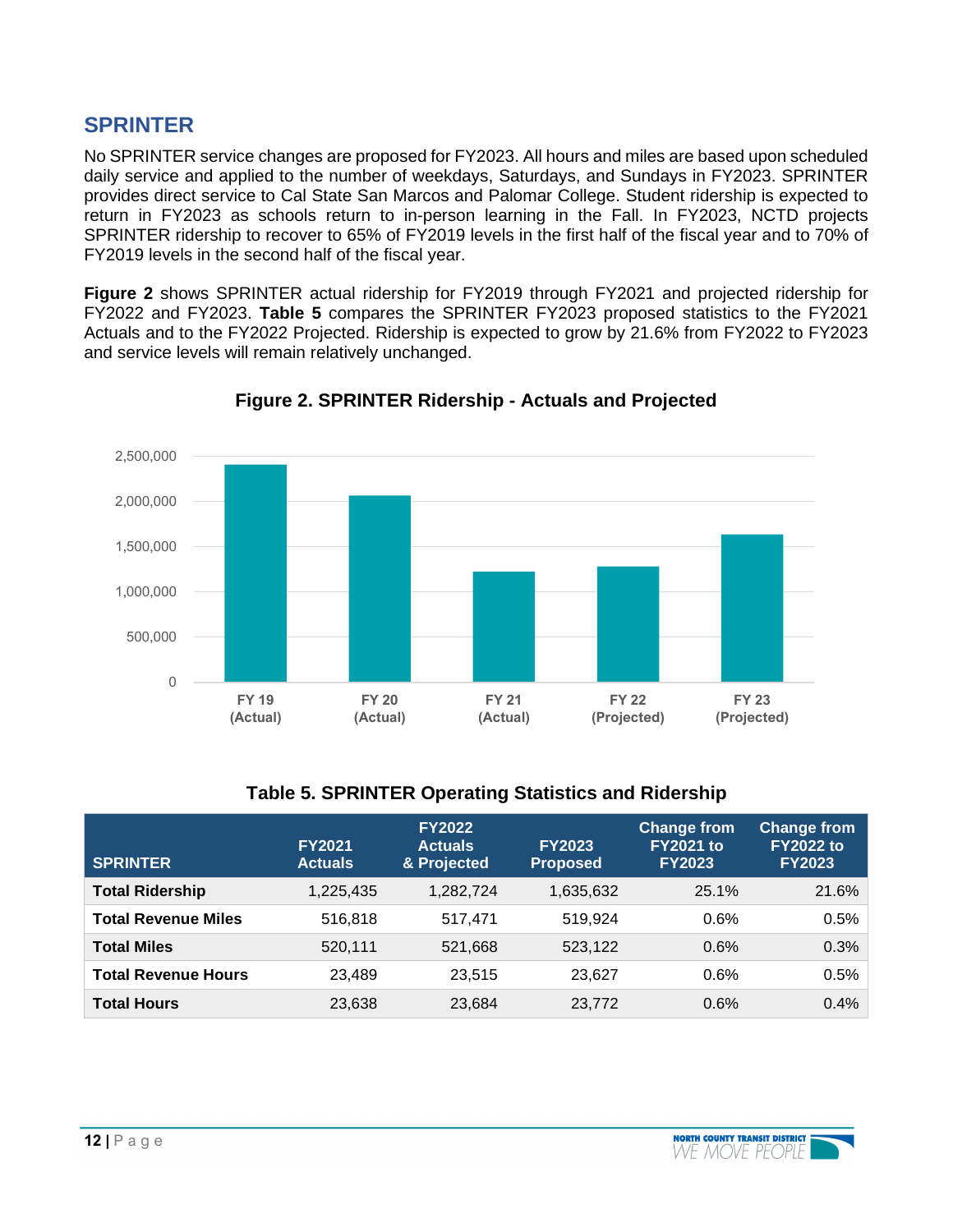### **COASTER**

Throughout the past decade, the region has advanced and completed several major capital projects that enabled NCTD to expand COASTER service for the first time since the COASTER's inception in 1995. On October 25, 2021, the District increased weekday and weekend COASTER service to better serve riders who may travel during the mid-day and/or weekend for leisure trips or flexible work schedules, which may comprise a larger share of the passenger market going forward. A summary of the service change is included in **Table 6**.

| Day Type                 | <b>Prior Schedule</b><br><b>Daily Trips</b> | <b>Service</b><br><b>Expansion</b><br><b>Daily Trips</b> | % Change |
|--------------------------|---------------------------------------------|----------------------------------------------------------|----------|
| Weekday                  | 22                                          | 30                                                       | 36%      |
| <b>Saturday (Summer)</b> | 12                                          | 20                                                       | 67%      |
| <b>Saturday (Winter)</b> | 8                                           | 20                                                       | 150%     |
| Sunday                   | 8                                           | 20                                                       | 150%     |

#### **Table 6. October 2021 COASTER Service Increases**

While the effects of COVID-19 and its variants continue to impact COASTER ridership, NCTD has seen a steady growth in daily ridership since the service expansion. This ridership increase is especially evident in NCTD's growing weekend market. NCTD recognizes that the traditional commuter market for COASTER and other services may continue to be impacted as employers allow workers more flexible schedules.<sup>9</sup> However, initial ridership data in FY2022 shows a strong demand for COASTER service to weekend, late night, and special events (i.e. Padres games and concerts).

In 2019, NCTD's Board of Directors approved the purchase of two new COASTER trainsets. These trainsets are expected to arrive in late FY2023 and will enable NCTD to expand COASTER service to 36 weekday trips per day. The FY2023 SIP assumes this expanded service beginning in April 2023, but is subject to delivery and acceptance of the trainsets prior to service launch.

Based upon FY2022 ridership, NCTD is projecting FY2023 ridership to recover to 60% of FY2019 levels through April 2023 and grow to 65% of FY2019 levels after COASTER service is expanded to 36 weekday trips. **Figure 3** shows COASTER actual ridership for FY2019 through FY2021 and projected ridership for FY2022 and FY2023.



<sup>9</sup> Pew Research Center, *COVID-19 Pandemic Continues To Reshape Work in America*.

<sup>9</sup> Dec. 2020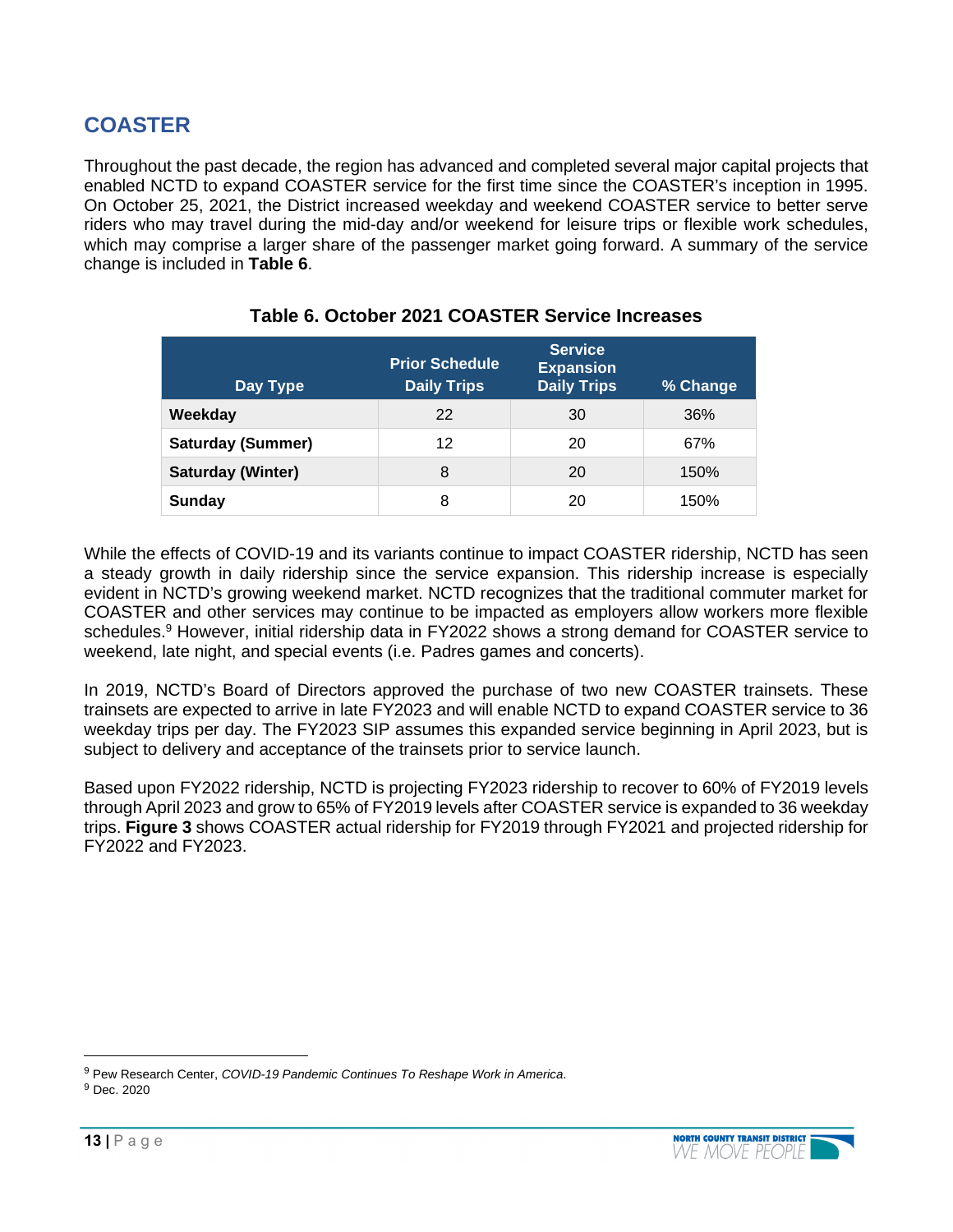

#### **Figure 3. COASTER Ridership - Actuals and Projected**

**Table 7** compares the COASTER FY2023 proposed statistics to the FY2021 Actuals and to the FY2022 Projected. There is an increase in revenue, total miles, and ridership resulting from the next anticipated phase of COASTER service expansion occurring in Spring 2023, subject to delivery and acceptance of NCTD's capacity-enhancing trainsets.

| <b>COASTER</b>             | <b>FY2021</b><br><b>Actuals</b> | <b>FY2022</b><br><b>Actuals</b><br>& Projected | <b>FY2023</b><br><b>Proposed</b> | <b>Change from</b><br><b>FY2021 to</b><br><b>FY2023</b> | <b>Change from</b><br><b>FY2022 to</b><br><b>FY2023</b> |
|----------------------------|---------------------------------|------------------------------------------------|----------------------------------|---------------------------------------------------------|---------------------------------------------------------|
| <b>Total Ridership</b>     | 162,707                         | 520,415                                        | 804.219                          | 79.8%                                                   | 35.3%                                                   |
| <b>Total Revenue Miles</b> | 141,077                         | 365,280                                        | 418,234                          | 66.3%                                                   | 12.7%                                                   |
| <b>Total Miles</b>         | 155,689                         | 386,607                                        | 441,830                          | 64.8%                                                   | 12.5%                                                   |
| <b>Total Revenue Hours</b> | 4,643                           | 11,602                                         | 12.837                           | 63.8%                                                   | 9.6%                                                    |
| <b>Total Hours</b>         | 5,299                           | 13,077                                         | 14,036                           | 62.2%                                                   | 6.8%                                                    |

#### **Table 7. COASTER Operating Statistics and Ridership**

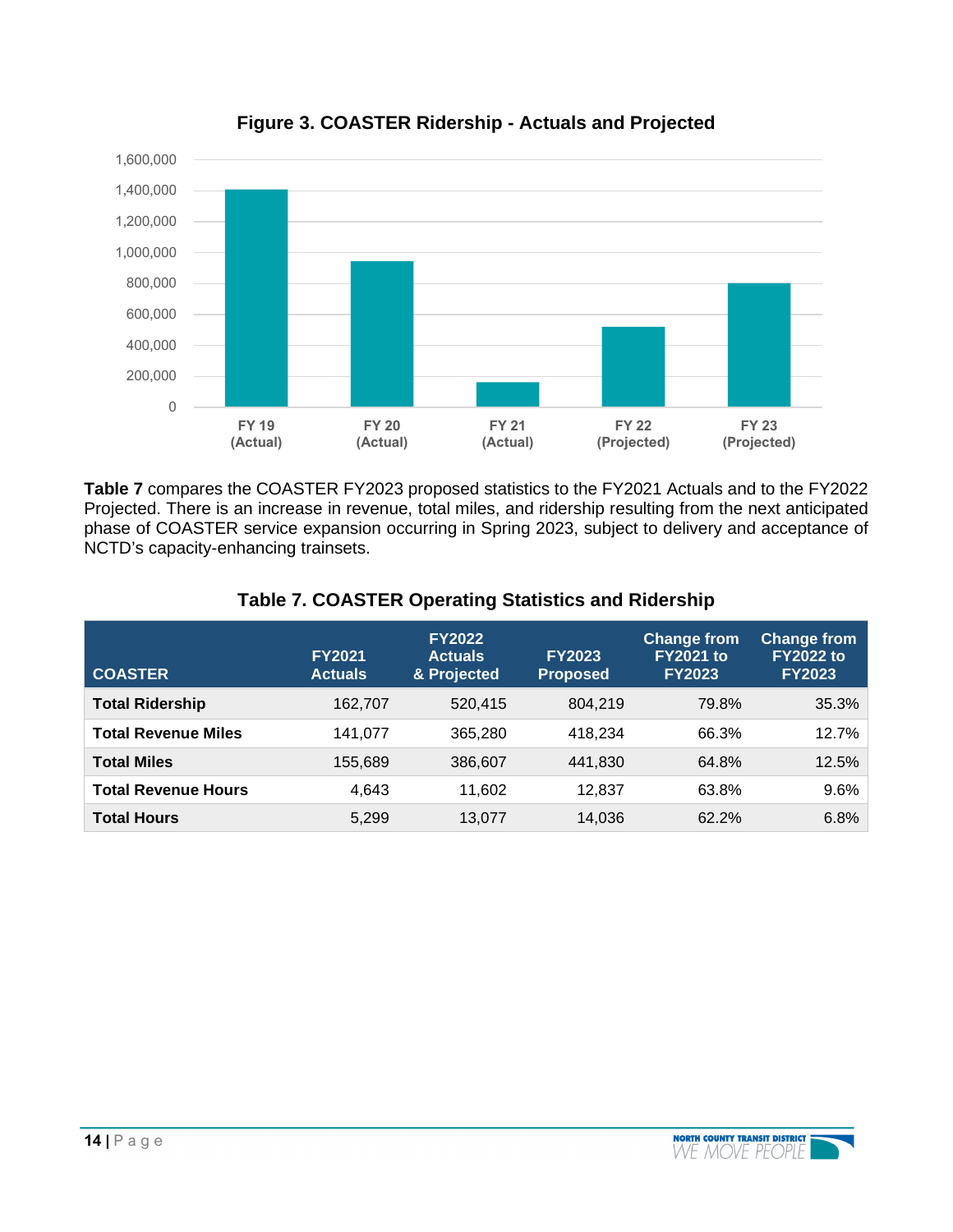### **LIFT**

LIFT ridership in FY2023 is projected to recover to 60% of FY2019 levels. **Figure 4** below shows LIFT actual ridership for FY2019 through FY2021 and projected ridership for FY2021 and FY2022.



**Figure 4. LIFT Ridership - Actuals and Projected** 

**Table 8** compares the LIFT FY2023 proposed statistics to the FY2021 Actuals and to the FY2022 Projected. Revenue hours are expected to increase by 45.9% and ridership by 44.8% from FY2022 to FY2023. Because LIFT is a demand response service, any increase in ridership will result in an increase in hours and miles operated.

| <b>LIFT</b>                | <b>FY2021</b><br><b>Actuals</b> | <b>FY2022</b><br><b>Actuals</b><br>& Projected | <b>FY2023</b><br><b>Proposed</b> | <b>Change from</b><br><b>FY2021 to</b><br><b>FY2023</b> | <b>Change from</b><br><b>FY2022 to</b><br><b>FY2023</b> |
|----------------------------|---------------------------------|------------------------------------------------|----------------------------------|---------------------------------------------------------|---------------------------------------------------------|
| <b>Total Ridership</b>     | 57,427                          | 70,555                                         | 102,132                          | 77.8%                                                   | 44.8%                                                   |
| <b>Total Revenue Miles</b> | 684,642                         | 723.291                                        | 963.464                          | 40.7%                                                   | 33.2%                                                   |
| <b>Total Miles</b>         | 826,351                         | 867,404                                        | 1,142,086                        | 38.2%                                                   | 31.7%                                                   |
| <b>Total Revenue Hours</b> | 37,488                          | 38,972                                         | 56,873                           | 51.7%                                                   | 45.9%                                                   |
| <b>Total Hours</b>         | 46,543                          | 47,615                                         | 70,513                           | 51.5%                                                   | 48.1%                                                   |

#### **Table 8. LIFT Operating Statistics and Ridership**

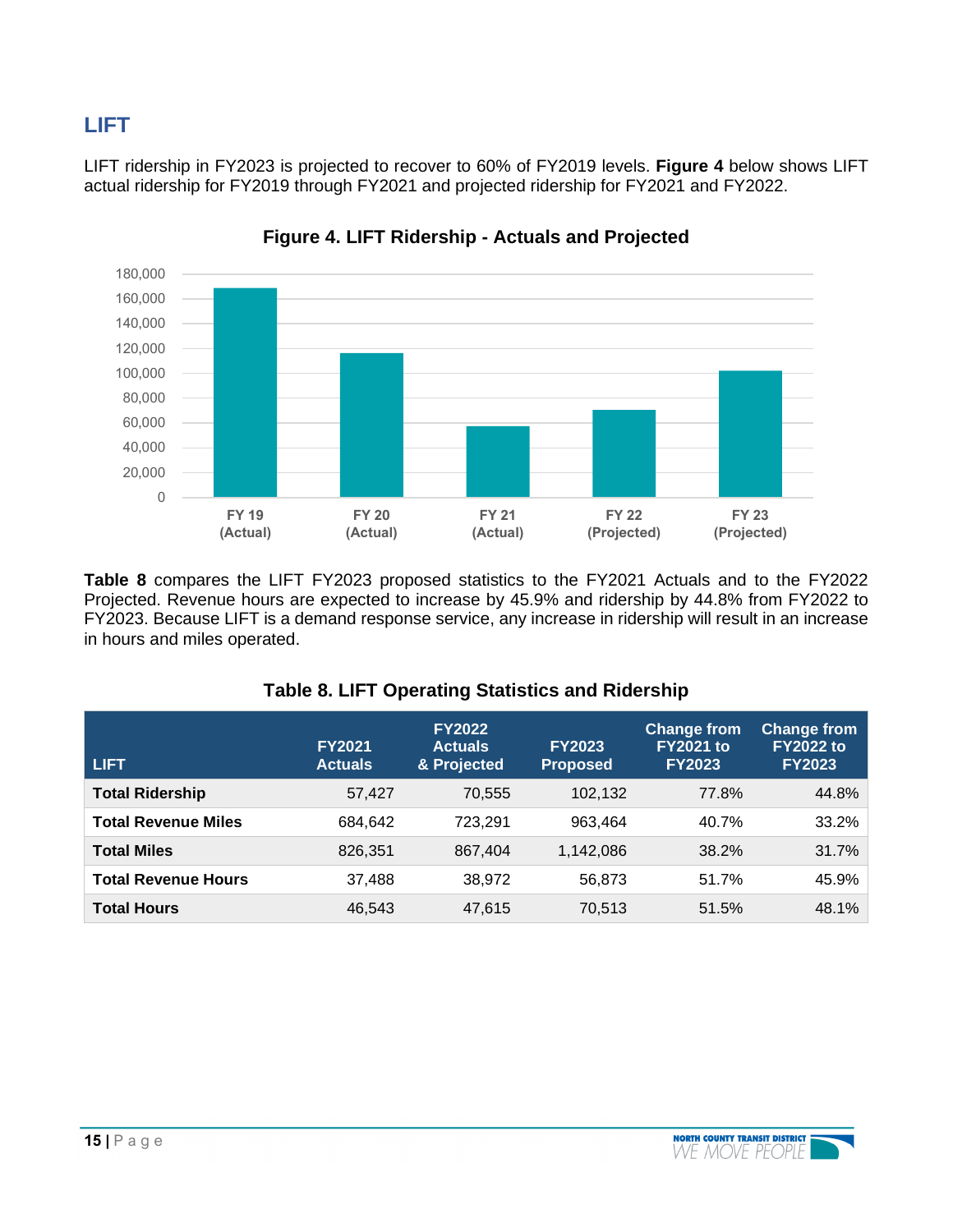### **FLEX Deviated Fixed Routes**

At the October 15, 2020 Regular NCTD Board of Directors (Board) meeting, staff proposed the elimination of FLEX Routes 392 and 395 in April 2021. The Board took action to set the public hearing for January 21, 2021 to consider the proposed elimination and authorized staff to conduct outreach and receive public input regarding the proposed changes in accordance with NCTD Board Policy No. 5 *Public Notice and Participation.* Based on public feedback (37 written and verbal comments) and internal discussions, NCTD staff determined that more time is needed to evaluate alternative service delivery options. NCTD intends to work with representatives from Camp Pendleton, relevant stakeholders, and the public to develop an alternative plan for service delivery that meets the region's needs. **Appendix A** provides information regarding the substandard performance of these FLEX routes.

NCTD is projecting FY2023 ridership to recover to 60% of FY2019 levels in the first half of the fiscal year and to 65% of FY2019 levels in the second half of the fiscal year. **Figure 5** below shows FLEX Deviated Fixed Routes actual ridership for FY2019 through FY2021 and projected ridership for FY2022 and FY2023.



**Figure 5. FLEX Deviated Fixed Routes Ridership - Actuals and Projected** 

**Table 9** compares the FLEX Deviated Fixed Routes proposed statistics to the FY2021 Actuals and to the FY2022 Projected. NCTD will continue to explore alternative service models to replace FLEX Routes 392 and 395 on Camp Pendleton.

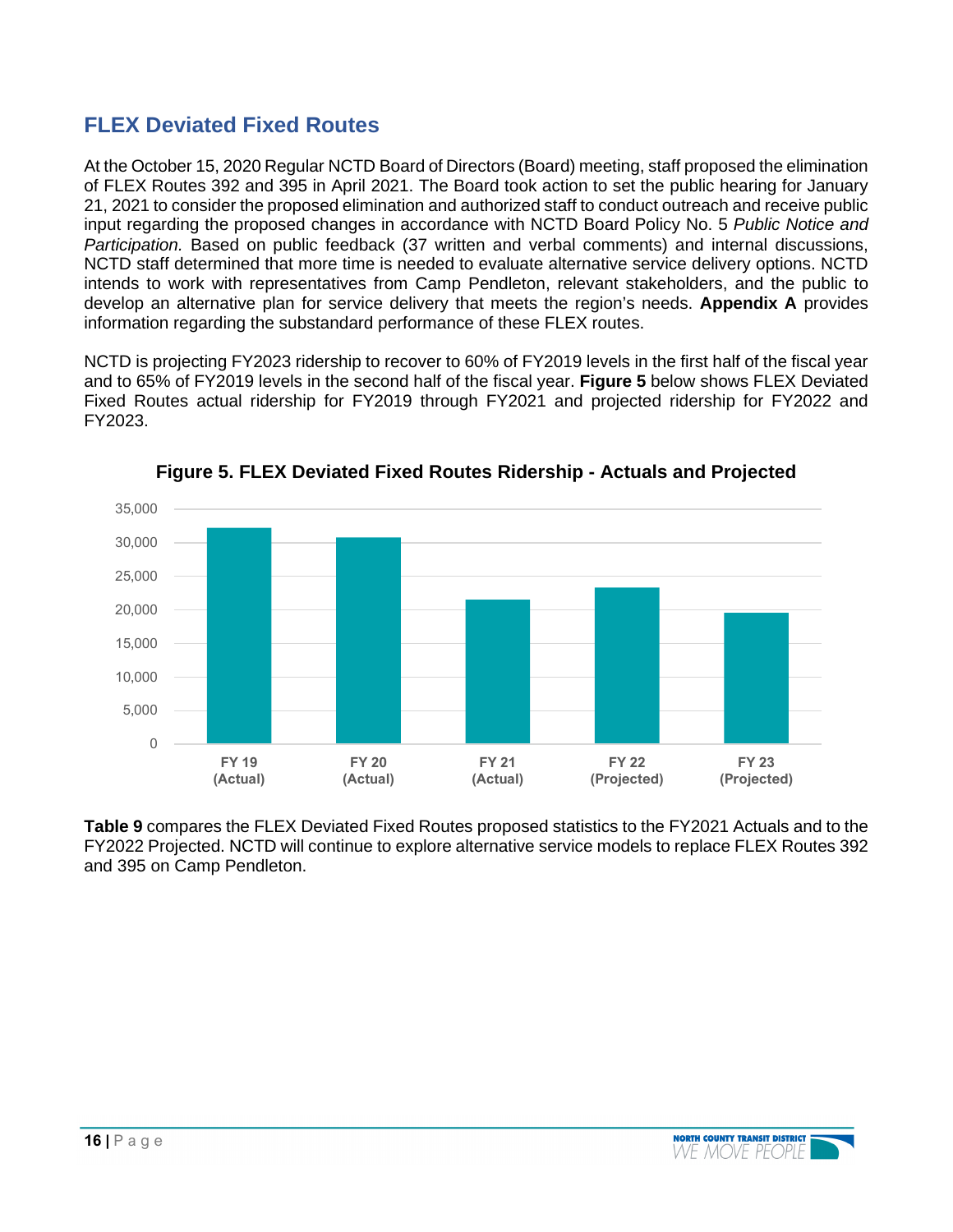| <b>FLEX - Deviated Fixed Routes</b> | <b>FY2021</b><br><b>Actuals</b> | <b>FY2022</b><br><b>Actuals</b><br>& Projected | <b>FY2023</b><br><b>Proposed</b> | Change<br>from<br><b>FY2021 to</b><br><b>FY2023</b> | <b>Change</b><br>from<br><b>FY2022 to</b><br><b>FY2023</b> |
|-------------------------------------|---------------------------------|------------------------------------------------|----------------------------------|-----------------------------------------------------|------------------------------------------------------------|
| <b>Total Ridership</b>              | 21,530                          | 23,324                                         | 19.561                           | $-9.1\%$                                            | $-16.1%$                                                   |
| <b>Total Revenue Miles</b>          | 313,923                         | 314,535                                        | 314.245                          | 0.1%                                                | $-0.1%$                                                    |
| <b>Total Miles</b>                  | 330,701                         | 328,820                                        | 327.932                          | $-0.8%$                                             | $-0.3%$                                                    |
| <b>Total Revenue Hours</b>          | 17,206                          | 16.963                                         | 16.948                           | $-1.5%$                                             | $-0.1%$                                                    |
| <b>Total Hours</b>                  | 18,087                          | 17,750                                         | 17,731                           | $-2.0\%$                                            | $-0.1%$                                                    |

#### **Table 9. FLEX Deviated Fixed Routes Operating Statistics and Ridership**

### **FLEX Demand Response Zones**

Existing FLEX Demand Response service ended in FY2022 with the discontinuation of FLEX Route 372 on October 25<sup>th</sup>, 2021. The midday demand response service connecting Escondido and Ramona had been in operation since 2011 but was approved for removal in January 2021 due to poor performance. NCTD intends to enhance its FLEX Demand Response brand in FY2023 by utilizing an on-demand application that supports real-time trip requests on 12-passenger vans. The intent of this service enhancement is to support phased implementation of improved BREEZE, COASTER, and SPRINTER frequencies by providing more efficient first-last mile connections and promoting shared rides within specified geographical areas. NCTD is proposing to implement expanded services in the City of Carlsbad and new service in the City of San Marcos in Fall 2022, pending operator availability.

#### Carlsbad Zone

In August 2019, NCTD, SANDAG, and the City of Carlsbad launched the Carlsbad Connector, a pilot demand response shuttle connecting passengers from the Carlsbad Poinsettia COASTER Station to nearby employment centers. The service operated between 7:00 AM and 6:00 PM Monday through Friday and provided connections to COASTER peak period and midday trains. Compared to the BREEZE Routes 444 and 445, the Carlsbad Connector provided improved travel time due to flexible routing and the ability for passengers to travel midday. The City of Carlsbad managed the service with financial and operational support from NCTD and SANDAG.

#### San Marcos Zone

The proposed San Marcos FLEX Demand Response service zone will provide access to key regional destinations, such as California State University San Marcos and Palomar College, as well as social service agencies that are not currently served by BREEZE routes. More than a half dozen middle and high schools will also be served within the San Marcos zone.

To project service levels and ridership for the new FLEX Demand Response zones, NCTD used data generated by software modeling exercises from the Carlsbad Connector service provider. This information was supplemented with average daily ridership and hours and miles between September 2019 and February 2020 for the Carlsbad Connector. While this data is pre-COVID, it serves as a quantifiable baseline for service that will be implemented once the economy reopens following the COVID-19 pandemic. Prior to launch of the microtransit zones, NCTD will work with its selected software vendor to model demand and generate updated key performance indicators.

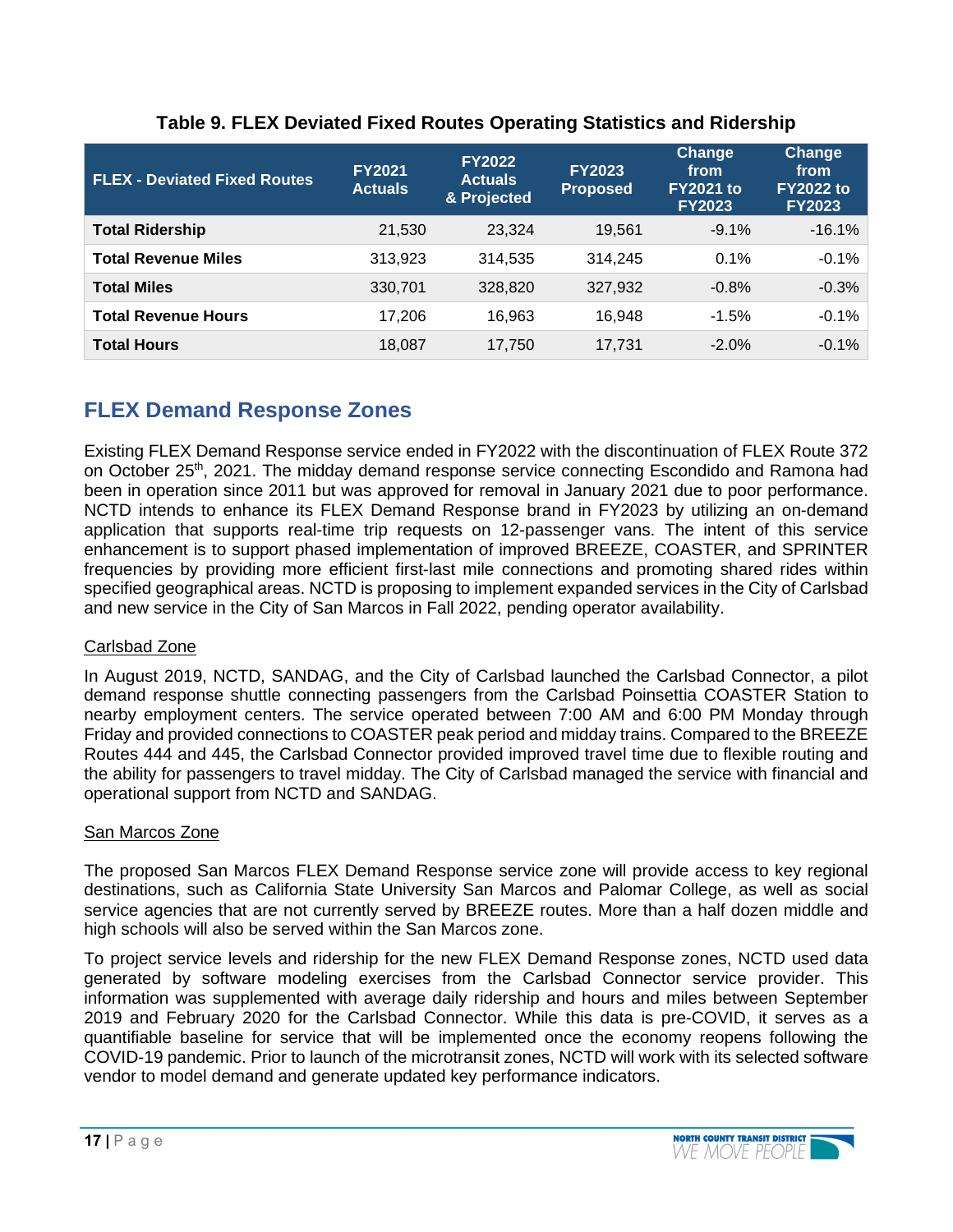

**Figure 6. Demand Response Zones Projected Ridership** 

**Table 9** shows operating statistics and estimated ridership for the Carlsbad and San Marcos FLEX Demand Response zones, proposed to begin service in October 2023. FY2021 Actuals represent FLEX 372 only.

| <b>FLEX - Demand Response</b> | <b>FY2021</b><br><b>Actuals</b> | <b>FY2022</b><br><b>Actuals</b><br>& Projected | <b>FY2023</b><br><b>Proposed</b> | Change<br>from<br><b>FY2021 to</b><br><b>FY2023</b> | Change<br>from<br><b>FY2022 to</b><br><b>FY2023</b> |
|-------------------------------|---------------------------------|------------------------------------------------|----------------------------------|-----------------------------------------------------|-----------------------------------------------------|
| <b>Total Ridership</b>        | 17                              | $\overline{\phantom{a}}$                       | 107,542                          | 632,497.1%                                          | N/A                                                 |
| <b>Total Revenue Miles</b>    | 248                             | ۰.                                             | 425.608                          | 171.516.2%                                          | N/A                                                 |
| <b>Total Miles</b>            | 455                             | $\blacksquare$                                 | 477,577                          | 104,862.0%                                          | N/A                                                 |
| <b>Total Revenue Hours</b>    | 83                              | $\blacksquare$                                 | 32.739                           | 39.344.7%                                           | N/A                                                 |
| <b>Total Hours</b>            | 105                             | $\blacksquare$                                 | 35,267                           | 33,487.2%                                           | N/A                                                 |

#### **Table 10. FLEX Demand Response Operating Statistics and Ridership**

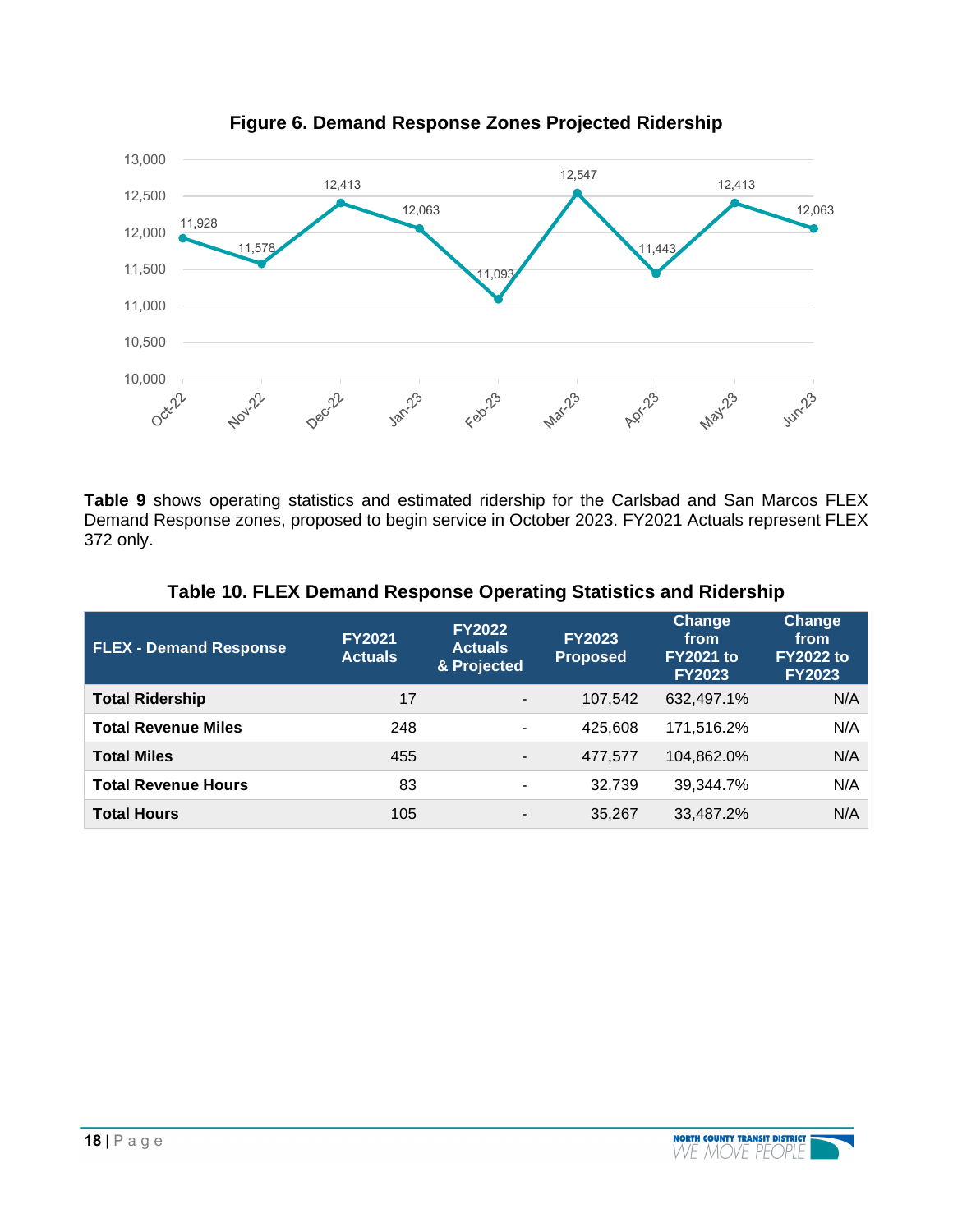# **VI. SERVICES SUPPORTED BY NCTD**

In addition to the services outlined in the SIP, NCTD supports the provision of services by other operators that allow NCTD passengers greater flexibility and access to key destinations.

#### Sorrento Valley COASTER Connections

MTS, through an agreement with NCTD, operates Sorrento Valley COASTER Connection (SVCC) shuttle service during weekday peak periods between the Sorrento Valley COASTER Station and surrounding employment areas. Per the agreement, NCTD pays MTS half the annual operating cost, plus \$1 per rider. FY2021 total annual ridership was 9,935, which was 85% lower than FY2020 ridership of 64,569. Like COASTER ridership, SVCC ridership has been severely impacted by the COVID-19 pandemic.

In FY2020, a partnership between UCSD, MTS, and NCTD was established to provide service between the Sorrento Valley COASTER Station and UCSD to replace the eliminated UCSD-operated shuttles. Per the agreement, MTS operates the shuttle service serving the same COASTER trips that other SVCC routes do, and NCTD reimburses MTS for the operating cost of the service. As of November 15, 2021, UCSD ended its obligations under the agreement and no longer subsidizes the service. NCTD and MTS continue to provide the service as a critical COASTER connection to UCSD.

#### NCTD+ Transit Network Company Partnership

NCTD launched the NCTD+ pilot program with Lyft, Uber, and TripShot on January 6, 2022. The program provides discounted first and last mile connections for commuters using the Sorrento Valley and Carlsbad Poinsettia COASTER stations. The pilot gives riders a \$7.50 credit toward trips to or from the Sorrento Valley or Carlsbad Poinsettia COASTER stations within defined geographic zones. This pilot program is part of the District's broader mobility-as-a-service program.

#### Amtrak Rail-2-Rail Service

NCTD and Amtrak's Rail-2-Rail program allows COASTER day and monthly pass holders to ride any Amtrak Pacific Surfliner train at no extra cost (blackout days apply). This provides NCTD COASTER customers additional options without the additional costs of operating more COASTER trains. Per the agreement, NCTD reimburses Amtrak \$4.44 per rider. Ridership was 383 in FY2021 which was 91% below FY2020 ridership of 4,102. Ridership along the corridor has been impacted by COVID-19 but is expected to increase as San Diego County recovers from the pandemic.

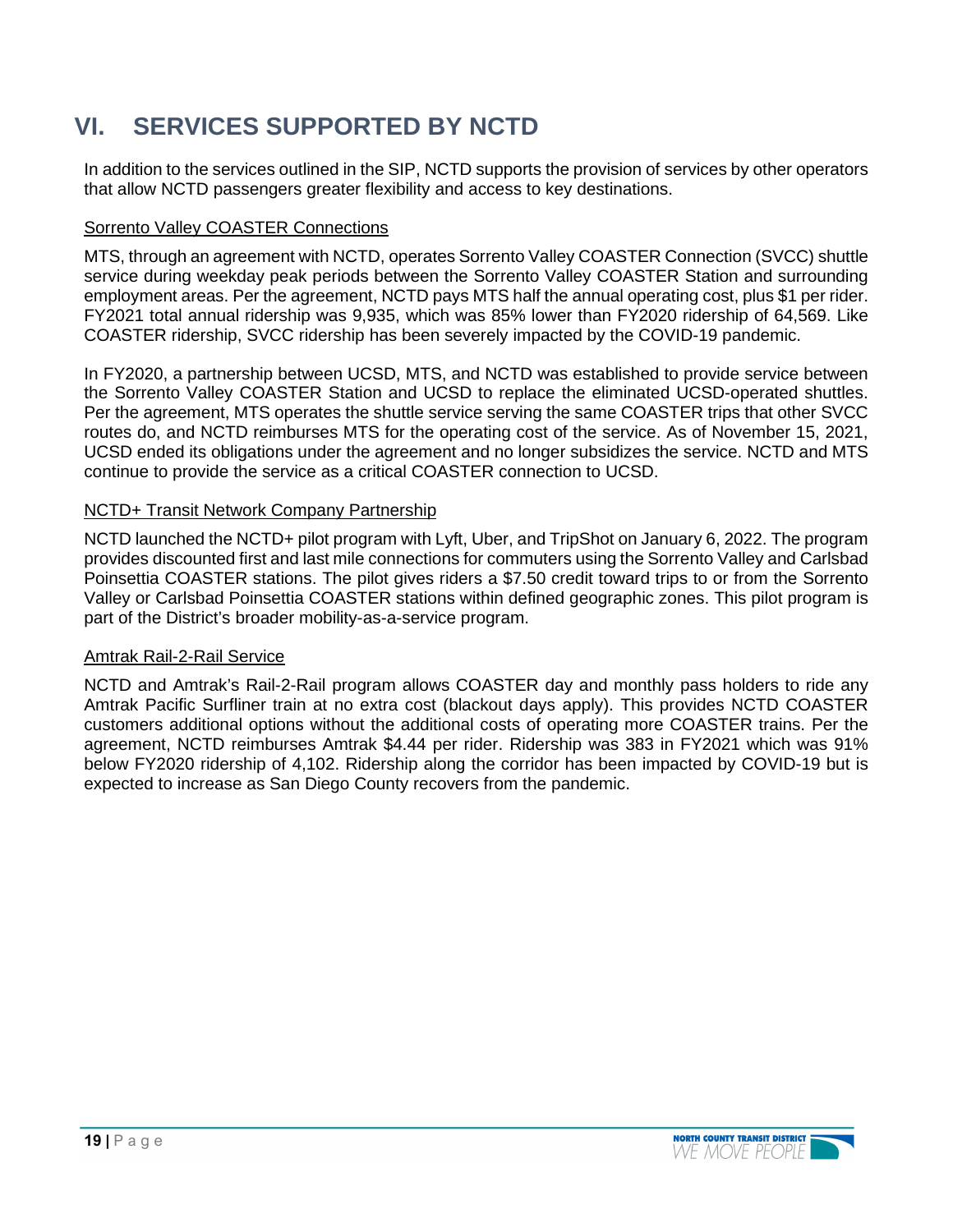### **VII. TEN-YEAR OUTLOOK**

Each year, the Executive Director develops the proposed budget guidance and strategic areas of focus for the District. This framework is reviewed and approved by NCTD's Executive Committee and Board of Directors each Spring, which supports the development of the annual operating and capital budget. Consistent with this framework, the SIP includes the following objectives:

- **Strengthen network foundations** 
	- o **BREEZE**: Increase off-peak BREEZE frequencies beginning in FY2024.
	- o **BREEZE**: Increase BREEZE frequencies from every 30-minutes to 15-minutes on core BREEZE routes beginning in FY2025.
	- o **BREEZE**: Identify specific transit-supportive capital and service improvements to increase reliability on NCTD's core BREEZE routes through the BREEZE Speed and Reliability Study.
	- o **SPRINTER**: Increase SPRINTER frequencies from 30-minutes to 15-minutes, commensurate with double-tracking investments.
	- o **COASTER**: Increase COASTER frequencies through FY2024 with expanded peak, midday, and weekend trips.
	- o **COASTER**: Provide direct connections to key activity centers, such as construction of the fully-funded Convention Center Station that will provide a one-seat ride to the Gaslamp Quarter, Convention Center, and Petco Ballpark. COASTER extension to Convention Center is anticipated to occur in late FY2025.

#### **Fill in network gaps with on-demand service**

- o **FLEX**: Pilot on-demand microtransit service to fulfill first/last mile connections to highfrequency corridors.
- o **LIFT**: Maintain quality LIFT service as demand is expected to grow with an aging population.

**Figure 7** shows pre-pandemic ridership and service levels from FY2019, pandemic-related declines in FY2020 through FY2022, and projected ridership and service growth through FY2032.

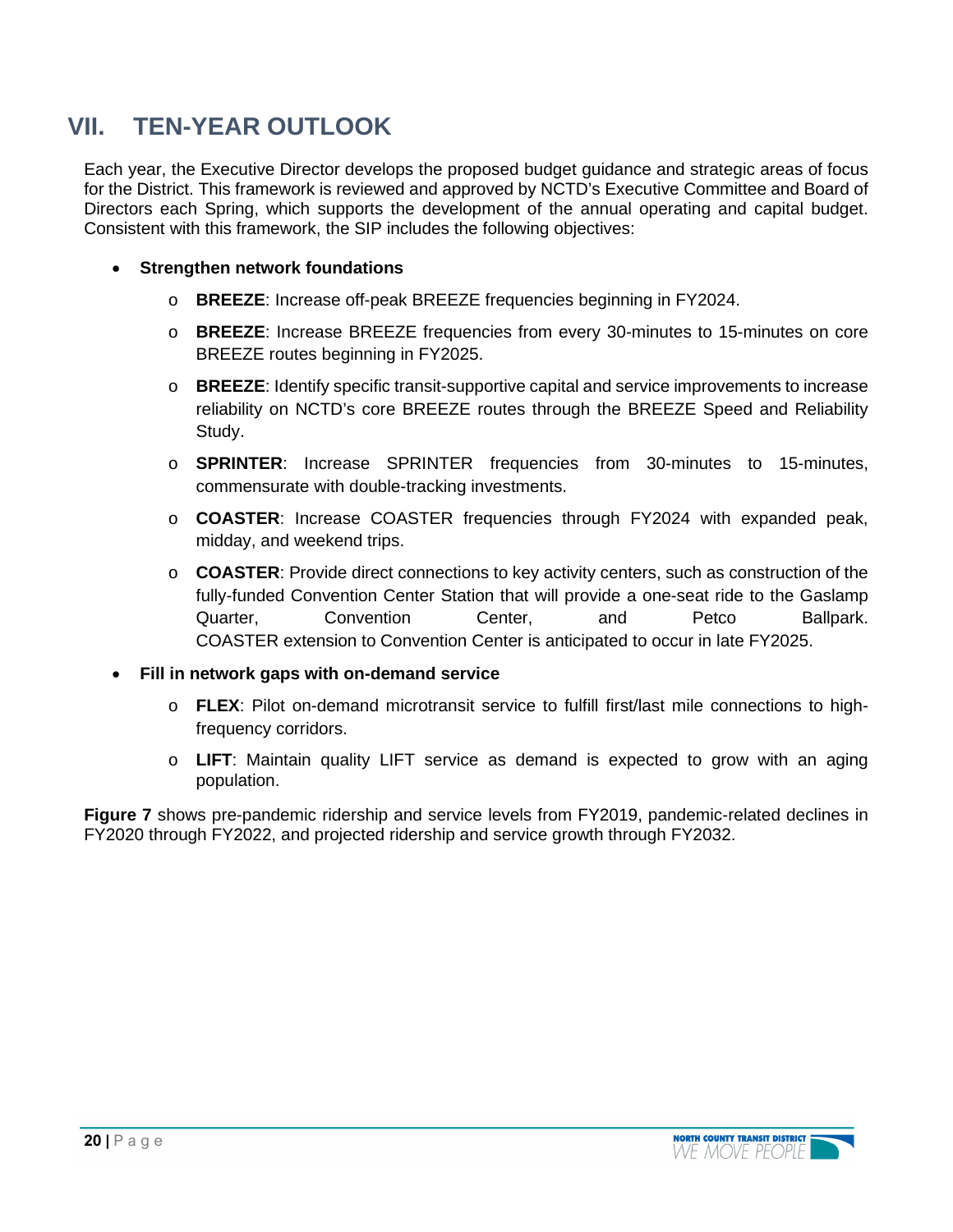

#### **Figure 7. Systemwide Actual and Projected Ridership FY2019 - 2032**

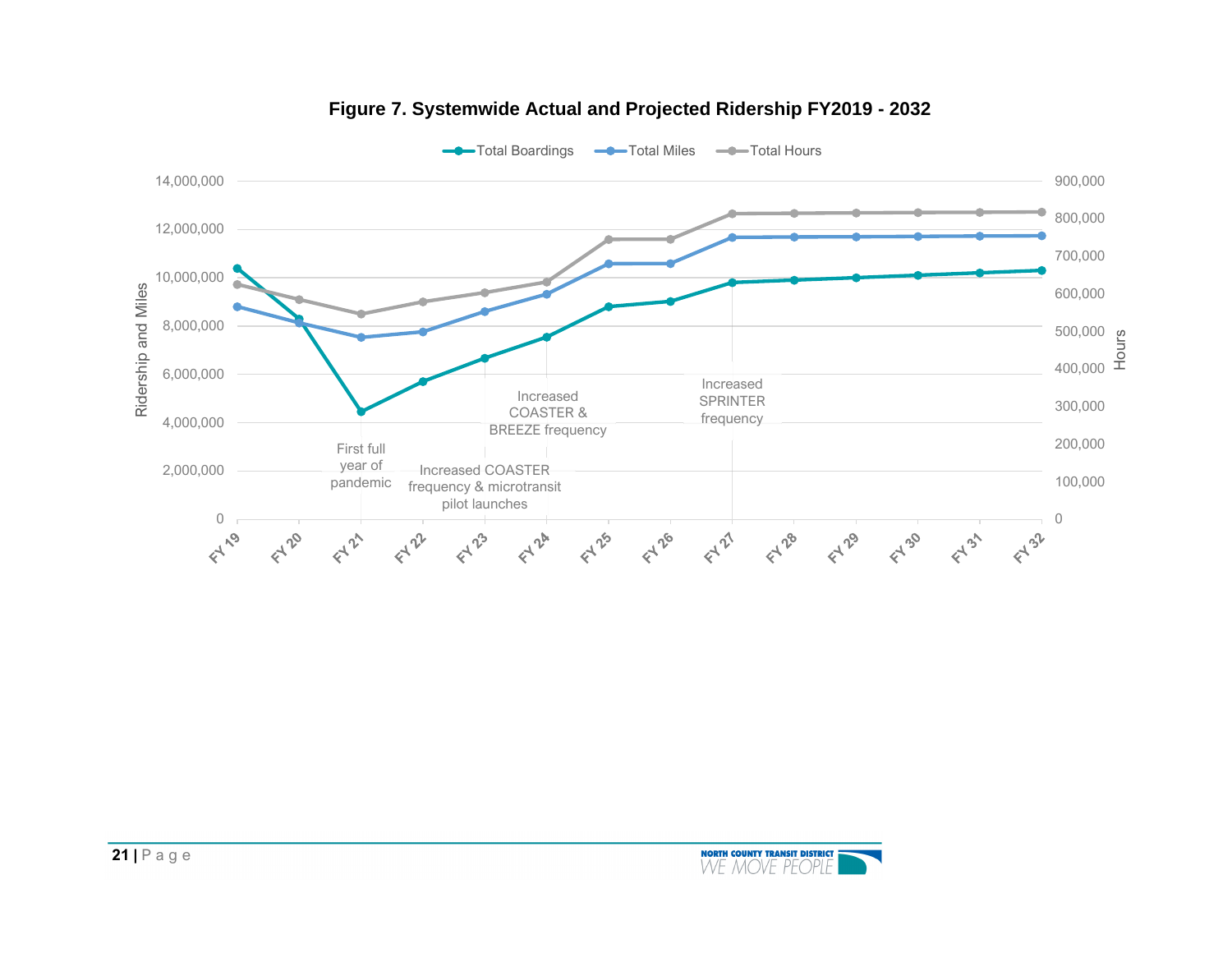### **Table 11. BREEZE Operating Statistics FY2023 - FY2032**

| <b>BREEZE</b>              | <b>FY2023</b> | <b>FY2024</b> | <b>FY2025</b> | <b>FY2026</b> | <b>FY2027</b> | <b>FY2028</b> | <b>FY2029</b> | <b>FY2030</b> | <b>FY2031</b> | <b>FY2032</b> |
|----------------------------|---------------|---------------|---------------|---------------|---------------|---------------|---------------|---------------|---------------|---------------|
| <b>Total Ridership</b>     | 4,001,104     | 4.750.055     | 5,713,771     | 5,770,909     | 5,828,618     | 5,886,904     | 5,945,774     | 6,005,231     | 6,065,284     | 6,125,936     |
| <b>Total Revenue Miles</b> | 5.044.988     | 5.423.914     | 5,507,967     | 5,507,967     | 5,507,967     | 5,507,967     | 5,507,967     | 5,507,967     | 5,507,967     | 5,507,967     |
| <b>Total Miles</b>         | 5.691.100     | 6.089.172     | 6.213.374     | 6,213,374     | 6,213,374     | 6,213,374     | 6,213,374     | 6,213,374     | 6,213,374     | 6,213,374     |
| <b>Total Revenue Hours</b> | 410,066       | 418,843       | 447,698       | 447.698       | 447.698       | 447,698       | 447,698       | 447,698       | 447,698       | 447,698       |
| <b>Total Hours</b>         | 442.011       | 450.177       | 482.575       | 482.575       | 482.575       | 482,575       | 482,575       | 482.575       | 482,575       | 482,575       |

#### **Table 12. SPRINTER Operating Statistics FY2023 - FY2032**

| <b>SPRINTER</b>        | <b>FY2023</b> | <b>FY2024</b> | <b>FY2025</b> | <b>FY2026</b> | <b>FY2027</b> | <b>FY2028</b> | <b>FY2029</b> | <b>FY2030</b> | <b>FY2031</b> | <b>FY2032</b> |
|------------------------|---------------|---------------|---------------|---------------|---------------|---------------|---------------|---------------|---------------|---------------|
| <b>Total Ridership</b> | 1,635,632     | 673,978       | 1,690,718     | ,707,625      | 2,363,717     | 2,387,354     | 2,411,228     | 2,435,340     | 2,459,694     | 2,484,291     |
| Total Revenue Miles    | 519,924       | 533,765       | 533,765       | 533.765       | 929,294       | 929,294       | 929,294       | 929.294       | 929,294       | 929,294       |
| <b>Total Miles</b>     | 523,122       | 537,049       | 537.049       | 537.049       | 935,011       | 935,011       | 935,011       | 935,011       | 935,011       | 935,011       |
| Total Revenue Hours    | 23,627        | 24,256        | 24,256        | 24,256        | 42,230        | 42,230        | 42,230        | 42,230        | 42,230        | 42,230        |
| <b>Total Hours</b>     | 23,772        | 24,405        | 24,405        | 24,405        | 42,490        | 42,490        | 42,490        | 42,490        | 42.490        | 42.490        |

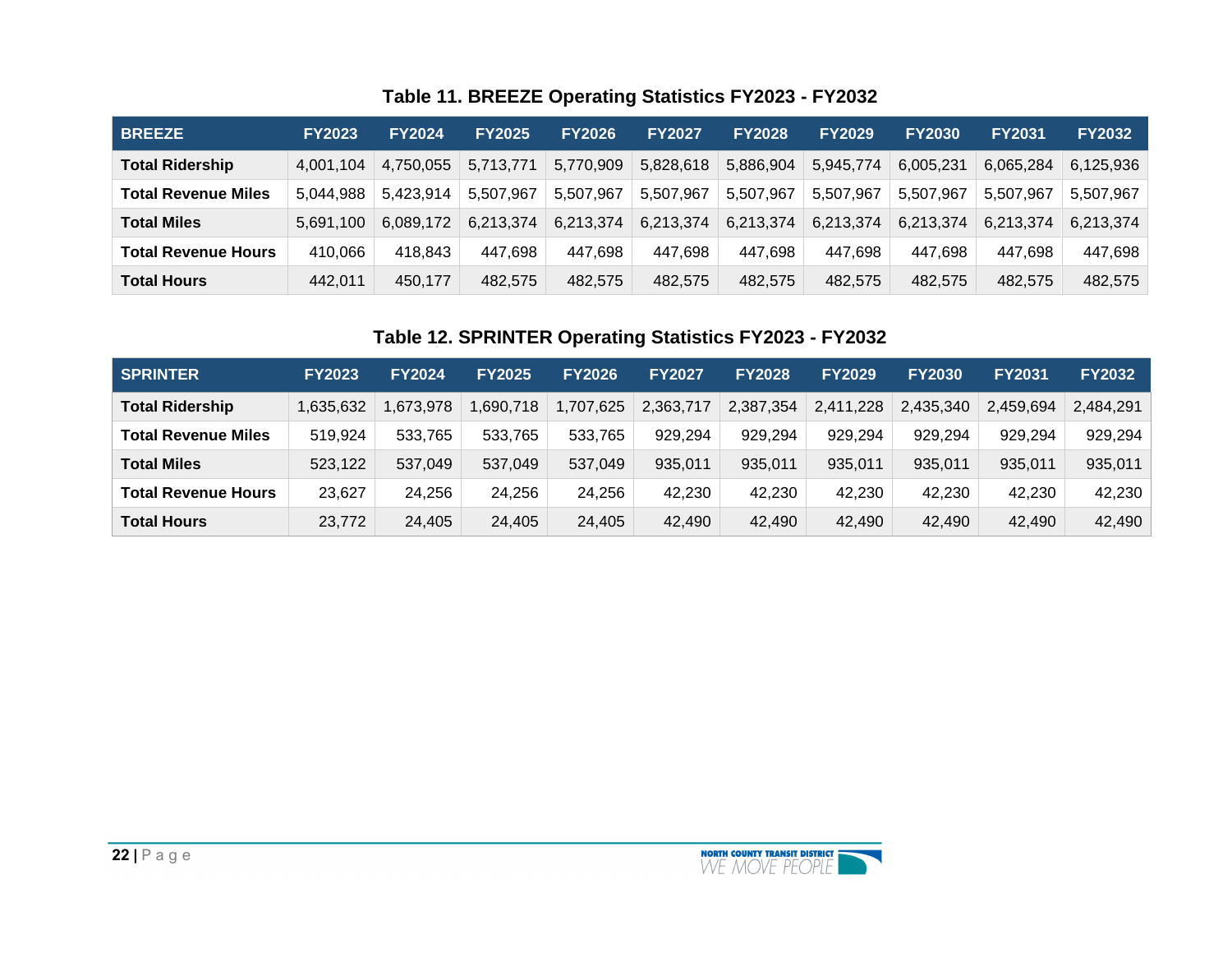|  | Table 13. COASTER Operating Statistics FY2023 - FY2032 |  |
|--|--------------------------------------------------------|--|
|--|--------------------------------------------------------|--|

| COASTER                    | <b>FY2023</b> | <b>FY2024</b> | <b>FY2025</b> | <b>FY2026</b> | <b>FY2027</b> | <b>FY2028</b> | <b>FY2029</b> | <b>FY2030</b> | <b>FY2031</b> | <b>FY2032</b> |
|----------------------------|---------------|---------------|---------------|---------------|---------------|---------------|---------------|---------------|---------------|---------------|
| <b>Total Ridership</b>     | 804,219       | 872,219       | 1,030,507     | 1,172,410     | 1,184,135     | 1,195,976     | 1,207,936     | 1,220,015     | ,232,215      | 1,244,537     |
| <b>Total Revenue Miles</b> | 418,234       | 480,336       | 522,874       | 522,874       | 522,874       | 522,874       | 522,874       | 522.874       | 522,874       | 522,874       |
| <b>Total Miles</b>         | 441,830       | 507,308       | 552,169       | 552.169       | 552,169       | 552,169       | 552,169       | 552,169       | 552,169       | 552,169       |
| <b>Total Revenue Hours</b> | 12,837        | 15,318        | 16,666        | 16,666        | 16,666        | 16,666        | 16,666        | 16,666        | 16,666        | 16,666        |
| <b>Total Hours</b>         | 14,036        | 16,736        | 18,201        | 18,201        | 18,201        | 18,201        | 18,201        | 18,201        | 18,201        | 18,201        |

### **Table 14. LIFT Operating Statistics FY2023 - FY2032**

| <b>LIFT</b>                | <b>FY2023</b> | <b>FY2024</b> | <b>FY2025</b> | <b>FY2026</b> | <b>FY2027</b> | <b>FY2028</b> | <b>FY2029</b> | <b>FY2030</b> | <b>FY2031</b> | <b>FY2032</b> |
|----------------------------|---------------|---------------|---------------|---------------|---------------|---------------|---------------|---------------|---------------|---------------|
| <b>Total Ridership</b>     | 102,132       | 101,548       | 118.577       | 120.361       | 122,173       | 124.011       | 125,878       | 127,772       | 129,695       | 131,647       |
| Total Revenue Miles        | 963,464       | 038,692       | 1,119,241     | 1,130,120     | .141.421      | 1,152,835     | ,164,363      | .176.007      | .187.767      | 199,645, ا    |
| <b>Total Miles</b>         | 1,142,086     | 1,231,280     | 1,326,395     | ,339,639      | ,353,036      | ,366,566      | 1,380,232     | ,394,034      | ,407,974      | ,422,054      |
| <b>Total Revenue Hours</b> | 56,873        | 61,267        | 66.050        | 66,710        | 67.377        | 68,051        | 68,731        | 69.419        | 70.113        | 70,814        |
| <b>Total Hours</b>         | 70,513        | 75,968        | 81,858        | 82,710        | 83,537        | 84,372        | 85,216        | 86,068        | 86,929        | 87,798        |